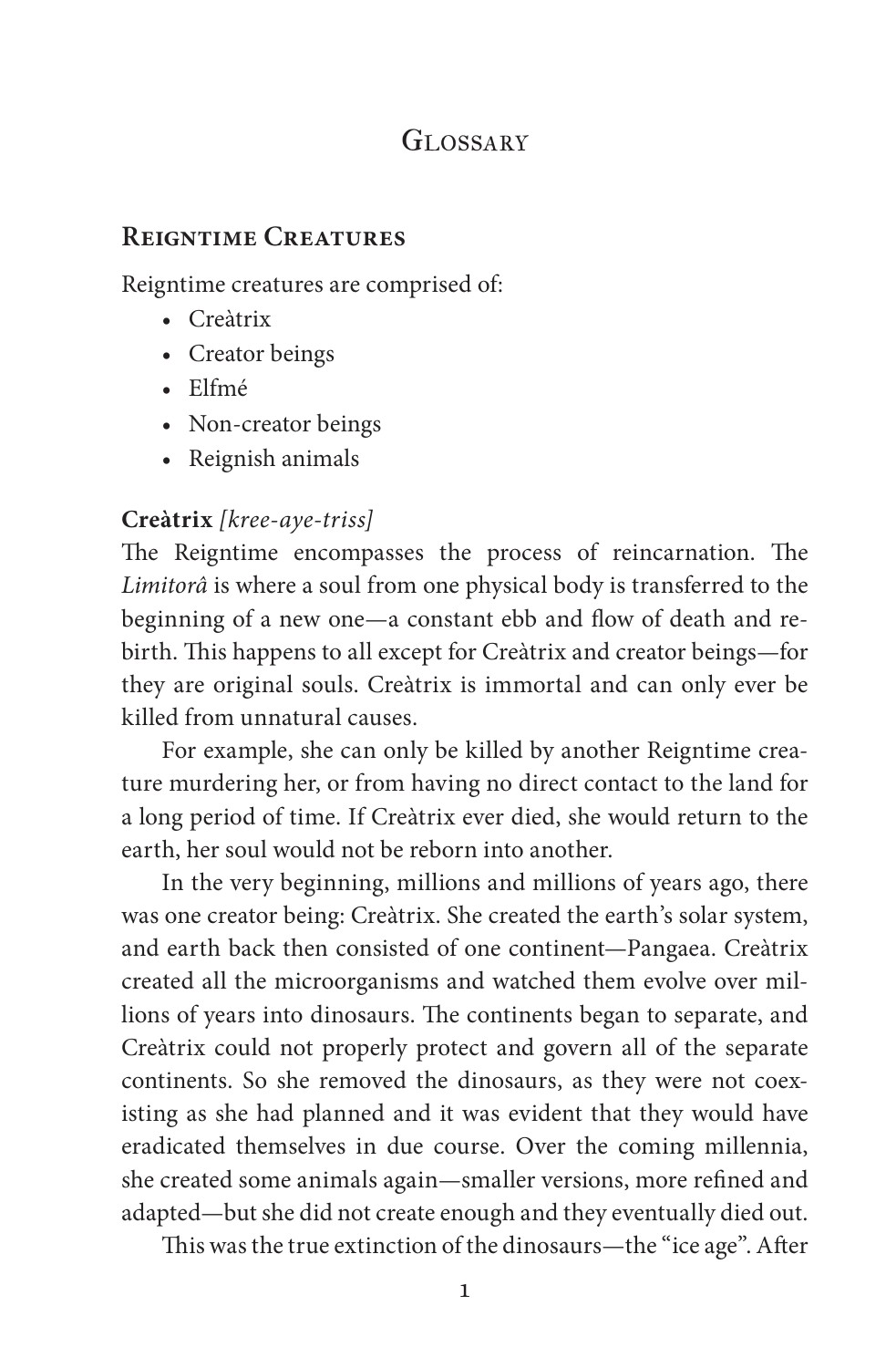many more years of wandering the earth, Creàtrix became very lonely, so decided to give rise to one head creator being on each continent and give them complete authority over their land—but she remains the world's leader. She chose to call Australia her home. She created more creator beings, instructing them to begin again, to create the animals, flora, seasons and shape of the world. She created humans and some non-creator beings. She is the only Reigntime creature who has the ability to create human beings.

After a time, Creàtrix was driven away from Australia by Karmi, the original Creöciën, on the premise that she had transgressed the Reigntime Code. Creàtrix was more powerful than Karmi, so all Reigntime creatures assumed that she must have conceded her wrong-doings and left Australia willingly, knowing that it would take all of their combined strength to overcome her. This banishment caused many disagreements and violence, as Creàtrix was their creator—their mother—and they loved her fiercely. But she had created the original Creöciën with more endurance, strength and willpower than others, and his will could not be overcome. Many began to accept the change in ruling, fearing Karmi and losing faith in Creàtrix.

To this day, Karmi is the only Reigntime creature who knows the truth of Creàtrix's transgressions, and he refuses to disclose any information. There are few who know her whereabouts, and fewer still who seek her out, for she is not only to be respected and loved, but also feared.

### **Creator Beings**

Creàtrix gave rise to a multitude of creator beings. She delegated an individual on every land mass as the head Reigntime creature, to govern and protect all others. If Creàtrix had not chosen Australia to be her home, Karmi, the original Creöciën, would have been the head Reigntime creature, as he is now, after banishing her.

Creator beings have the ability to create physical bodies—flora, fauna, landforms, earth/rocks, metals, and non-creator beings. Some also have the ability to create elements—fire, storms, water, and wind. And some are responsible for the seasons. Most creator beings have given rise to non-creator beings, and, as such, are responsible for them.

Creator beings are immortal and can only be killed from unnatural causes. The earth provides them with the energy they need to survive and with this connection they can live indefinitely, but without it they will continually grow weaker until they die—their magic can only sustain them for so long. They can only be killed by another Reigntime creature, or from having no direct contact to the land for a long period of time. If a creator being ever dies, they would return to the earth, their soul could not be reborn into another. Creator beings are familiar with reincarnation, but only by proxy, as they are original souls—they will never be reincarnated.

When a Reigntime creature is killed, their creations cannot go ungoverned and unprotected, so there is a transfer of authority and power to the killer in order for them to take on this responsibility. Creator beings usually live in peace with one another; respectful and mostly nomadic, they find little cause for violence.

They are extremely powerful and have two forms—true and alternate.

True form: a Reigntime creature's original phenotype; the form in which they were first created by Creàtrix. For example, Myall is the original Creölah, his true form is a giant snake, but other Creölahs will not share this same phenotype—each has a distinct true form; Karmi is the original Creöciën, his true form is a giant saltwater crocodile, but again, this phenotype is specific to Karmi and other Creöciëns will have different true forms.

Alternate form: a Reigntime creature's alternate phenotype; the *human* form in which Creàtrix designed and created for each Reigntime creature. Their alternate forms are fixed—they will always look the same and cannot change—unless a specific type of magic is employed, but this is only a temporary disguise.

Keep an eye out for other creator beings in the rest of the Reigntime series...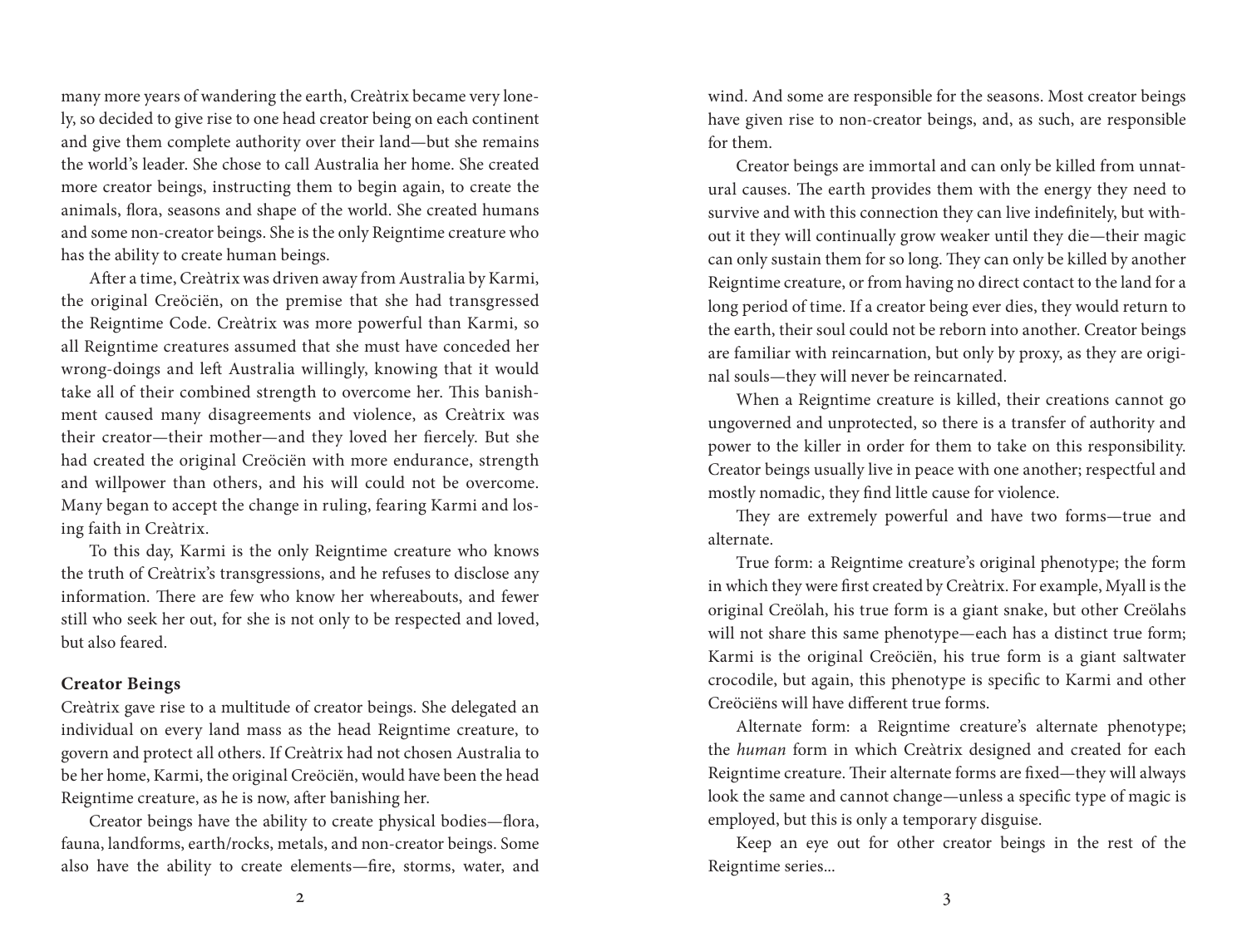### *Creölah [kree-owe-lah]*

There is a Creölah on every land mass across the world. They are responsible for creating the animals of their land. Every Creölah was first created as a giant animal, and then given an alternate human form by Creàtrix. The original Creölah resides in Australia and is a giant snake in his true form. Jenorçaré is his given name, bestowed upon him by Creàtrix at his time of creation. His adopted public name is Finù and his false public name, of which you will know him, is Myall. He is the creator of Australia's animals and is a *çólmirin*—a water kindred spirit.

Not all Creölahs are water kindred spirits—the determination of what element or force of nature a Reigntime creature belongs to is dependent on their particular affinity. For instance, Myall, in his true form, is a snake, and would logically be an earth or flora kindred spirit (as he is not a sea or water snake), yet the water calls to him, so he is connected with that element.

Myall travels across Australia regularly, but as he was created near Ningaloo in Western Australia, he has an attraction to that area. His relationship with the land is symbiotic—he created the animals, and they, in turn, provide a deep magic that keeps him alive. As long as they exist, they are his life force and nourish his soul; without them and a direct contact to the land he would not survive. His strengths lie in charms and his unique connection with animals.

#### *Creöciën [kree-owe-sih-en]*

There is a Creöciën present on every land mass throughout the world. They are learned in the art of healing and their prowess in this field surpasses all others. Every Creöciën was first created as a giant animal, and then given an alternate human form by Creàtrix. The original Creöciën resides in Australia and is an enormous saltwater crocodile in his true form. Karmi's given name, bestowed upon him by Creàtrix at his time of creation, is not for public knowledge. Myall was the first Reigntime creature that Creàtrix created. After a few years of planning, she created the first Creöciën. She gave Myall the honour of choosing his public name, of which he chose Karmi. Karmi is now the head Reigntime creature of Australia, having banished Creàtrix.

Karmi, although in his true form is an animal of the water, feels more connected to flora due to his healing knowledge, and, as such, is a *çólòbi*—a soul of the flora; a flora kindred spirit. He is the most powerful in regards to endurance, strength and willpower of all other creator beings. He resides in his place of creation, Kakadu National Park in the Top End—the Northern Territory—as it is reasonably central, providing faster access for other Reigntime creatures who wish to meet with him.

His relationship with the land is symbiotic—he created the caves of Australia—so the land, in turn, provides a deep magic that keeps him alive. As long as the landforms of Australia exist, they nourish his soul via direct contact with any part of the earth. Without this contact to the land he would not survive. His strengths lie in his supreme knowledge of medicine and healing magic and his ability to read minds.

### *Creötirrjas [kree-owe-tier-jarz]*

Creötirrjas are the creator beings responsible for the seasons. *Tirrja* [tier-jar] is Reignish for 'season', hence, they are the creators of the seasons. There are *chiforr* [shi-for] Creötirrjas, which are responsible for winter; *rour* [roar], *silfoar* [sil-for] and *aistoor* [aye-store] Creötirrjas, which are responsible, respectively, for autumn/fall, spring and summer. Every Creötirrja was first created as a giant animal, and then given an alternate human form by Creàtrix.

The original Creötirrjas' homelands are places on earth that exhibit four true seasons. Creötirrjas differ in their seasonal distributions across the world, as do they in their time periods of dormancy and awakening. They worked with the Creölahs (creators of animals) and Creöxòbis (creators of flora) to ensure that all life could exist in equilibrium. All *aistoor* Creötirrjas are *çólaistoor*—souls of summer, summer kindred spirits; as are all *chiforr*, *rour* and *silfoar* Creötirrjas *çólchiforr*, *çólrour* and *çólsilfoar* kindred spirits—souls of winter, autumn/fall and spring, respectively.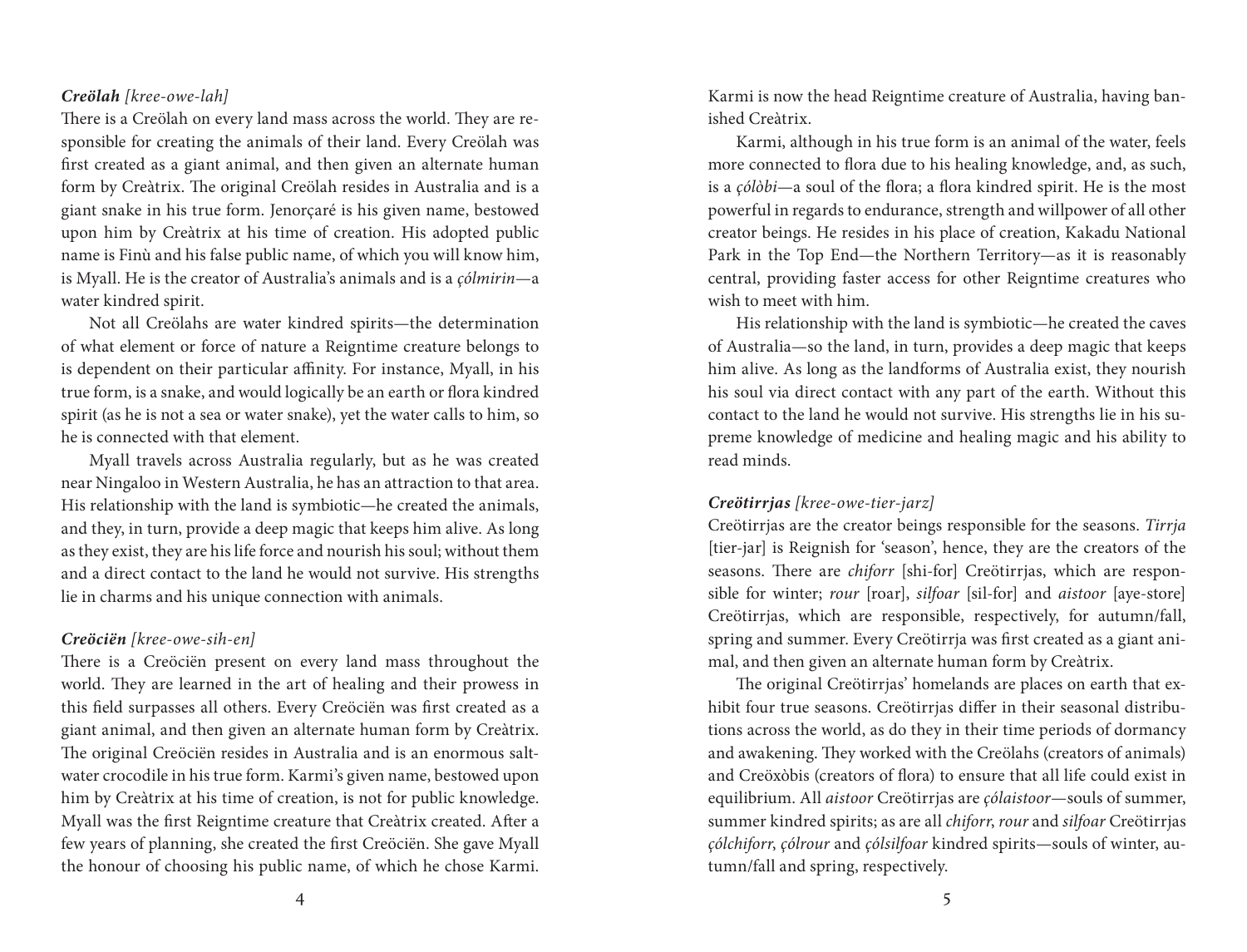Creötirrjas' relationship with the land is symbiotic—they create the seasons, affecting the land and its inhabitants, which, in turn, provides a deep magic that keeps the Creötirrjas alive. As long as the seasons continue, and bring about change, the land, animals and flora are the Creötirrjas' life force and nourish their souls; without them and a direct contact to the land they would not survive. Their strengths lie in charms.

Masriël is an original Creötirrja, though she resides in Australia, a country that does not have four true seasons. She is a giant Tasmanian Tiger in her true form. Ainoarça is her given name, bestowed upon her by Creàtrix at her time of creation. Her adopted public name is Masriël (Maz). She is the creator of Australia's winter season, is *çólchiforr*—a winter kindred spirit—and was the first *chiforr* Creötirrja created.

Her relationship with the land is symbiotic: the seasons provide a deep magic that keep her alive. As long as the seasons of Australia exist, they nourish Masriël's soul. As the earth's temperature is slowly rising, Masriël and her winter Creötirrja kin are having more difficulty in creating winter, and are feeling the effects of climate change. Her strengths lie in charms.

### *Creöxòbi [kree-owe-soo-bih]*

Creöxòbi are creator beings responsible for flora—they give life to all grasses, plants, trees, and flowers across the world. They also create Reignish flora, which only exists where magic does. Creöxòbi were first created as giant tree-like humans. As opposed to most other creator beings, whose true forms are giant animals, Creöxòbi appearances reflect their creations.

The phenotype of their true form changes from country to country and region to region. For example, a Creöxòbi in tropical north Queensland could resemble a native fig tree, whereas one from the outback could more closely resemble a eucalyptus tree. Creöxòbi from other countries follow this same trend. They are human shaped, and move with ease, but their skin is reminiscent of the bark of the tree they resemble.

Creöxòbi are some of the most numerous creator beings across the world and were created by Creàtrix. They work closely with the Creötirrjas, Singers and Earth Turners, and are *çólòbi*—flora kindred spirits. Their relationship with the land is symbiotic—they create flora, so flora, in turn, provides a deep magic that keeps them alive. As long as flora exists, they nourish Creöxòbis souls. Their strengths lie in charms.

### *Jìfoarù Nox [jie-for-you noss]*

*Jìfoarù Nox*—Bringers of Darkness—are creator beings, but are very far removed from the Reignish community. They inhabit the *Limitorâ*, but can freely roam earth when they choose to. They are shades, made of shadow and night, and as such cannot be harmed. They are classified as creator beings, as they bring souls home, to the *Limitorâ*, and send souls to new bodies when it is time for them to return to earth.

The *Jìfoarù Nox* are tall, thin creatures who wear floor length cloaks with pointed cowls. No-one has ever seen their faces, as they are hidden beneath their hoods, which cannot be removed. They were created by Creàtrix and left in charge of the Homeland and of departed and returning souls. They do not form relationships, nor do they reproduce or speak. Their existence is purely for the Homeland.

They are linked to *Çólarrius* (which also happens to be their *çól* affinity), and appear on earth to take souls home after a particular *Çólarrius* has visited the soon-to-be-departed creature. Their strengths lie in spells.

### **Elfmé** *[elf-mey]*

Elfmé are secrets—memories—of Creàtrix's, given form in a physical body. Many thousands of years ago, a *Sìrah*, named Kiäl, reported to Creàtrix, expressing their concern about Karmi. Kiäl told Creàtrix of the deviousness that she sensed in Karmi's mind, especially when Creàtrix declined to answer questions regarding forbidden matters. Armed with this knowledge, Creàtrix decided that she would conceal her secrets in a safe place.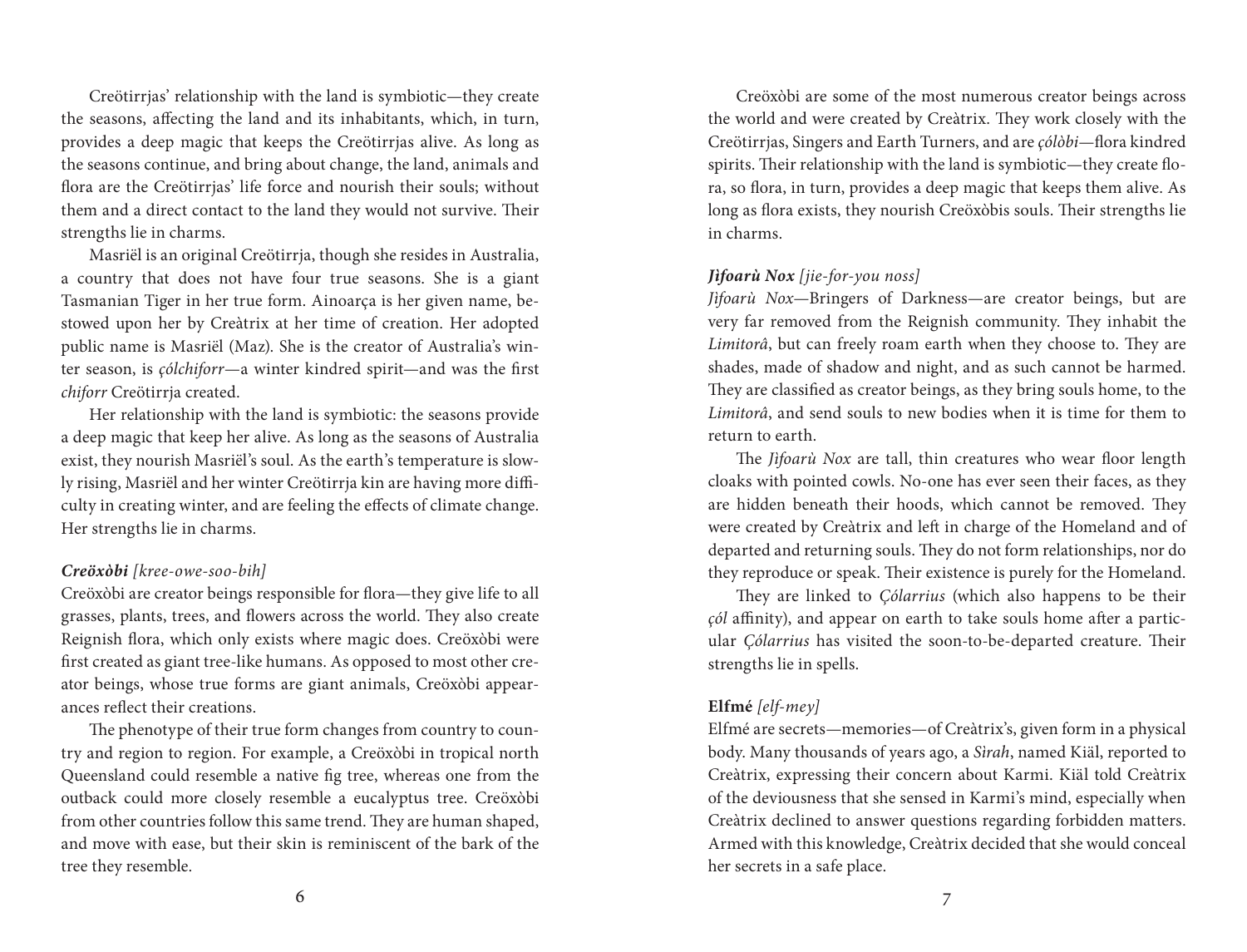She created enough physical bodies to house her memories, and placed one inside each body, forgetting it as soon as the transference was complete. The Elfmé know what they are, but not what secrets they hold. Creàtrix instructed them to tell no-one, and to remain wary of Karmi. Despite this, Creàtrix still trusted Karmi, and assumed it was his ambition and curiosity that had gotten the better of him.

As Elfmé are not true souls, and are physical ramifications of memories, they do not form relationships other than friendship, nor do they reproduce, and are considered asexual. They are neither creator nor non-creator beings, though they are immortal. The magic they possess is stronger than most non-creator beings, but not as powerful as creator beings. They do not have any form other than their child-like human phenotype, nor do they have *çól* affinities, though they generally gravitate toward particular elements and forces of nature, regardless. Unlike creator beings, Elfmé require food to survive.

They can be placed in suspended animation by use of a spell, and the memory they hold transferred to Creàtrix's mind for as long as required. It is a time consuming process, delving through each elf to determine if they hold a memory Creàtrix suspects she needs—but better time consuming than used against her. The memory can then be returned to its physical home, and the elf would reawaken, exactly as they were before. If an elf is killed, the memory will disappear. It does not find its way back to Creàtrix, it merely vanishes.

This does not mean that Creàtrix could not have this same thought again—a rediscovery of sorts—but she would not recognise that she had thought of it previously. Over the years, Creàtrix has added to the Elfmé population when necessary, and checked to see if she has had the same thought multiple times. Since creating the Elfmé, she has only had two recurring thoughts, both of which were what Dahni held.

Dahni's public name means "Bearer", which is fitting, as he contained three of the same memory. Creàtrix could have placed these thoughts inside new Elfmé, but it was safer to place the same thoughts inside one elf, so as to limit the amount of exposure possible from discovery.

Elfmé develop their own personalities and are sentient beings, just the same as creator and non-creator beings. The only difference is the make-up of their 'souls' and what happens after they die. They are taken to the Land of no Time, the same as other Reigntime creatures, but they have no soul to take to the *Limitorâ* and therefore cannot be reincarnated. They do not need to be in direct contact to the earth to survive, as their lives are tied to Creàtrix.

Lòen, Dahni, Tarri, Rélin and Bànon are all Elfmé, but there are many others who are not in the Stand. Elfmé reside all over the world, though a majority dwell in Australia, for that is where most were created. Since Creàtrix's banishment from her homeland, she has been unable to see the Elfmé of Australia, most of which hold her most guarded secrets. They are adept in all areas of magic.

### **Non-creator Beings**

Creàtrix gave rise to only a few non-creator beings—mostly they were produced by the creator beings. Non-creator beings cannot create flora, fauna, landforms, earth/rocks, metals, fire, storms, water, wind, seasons or any Reigntime creatures. Many are able to reproduce (e.g. *Mirin-minourrs*), but for those that are not, their numbers are controlled by the creator being who made them. These beings are not immortal, but live for many hundreds, or thousands, of years—depending on what type of non-creator being they are—before returning to the earth.

Humans were modelled from the alternate form of non-creator beings, and as such, share a very similar life cycle from birth to adulthood. A majority of non-creator beings grow from newborn, to child, to adolescent, to adult the same way as humans: coming to reproductive maturity in their middle teenage years and growing to adults in their early twenties. Once adulthood is reached they do not physically age as such. Usually, a few years after reaching maturity, they will remain unchanged until their souls deem it necessary to part ways with their physical bodies. Their souls will be reborn in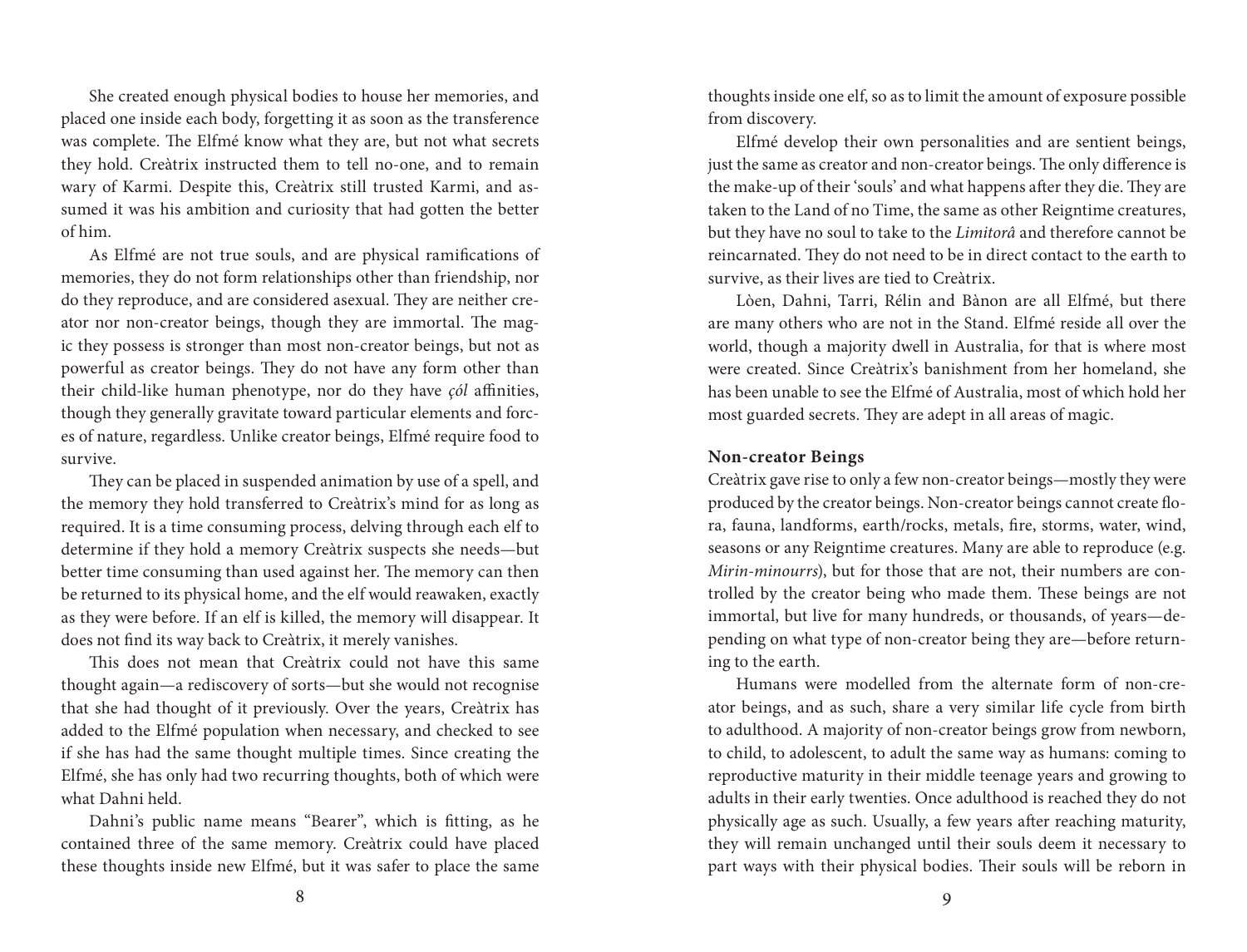different physical bodies, but they will not be the same Reigntime creature, nor will they have knowledge of their past lives, although similar characteristics and traits are most common. Non-creator being souls are reincarnated into other non-creator being bodies—not human or animal.

They are very powerful but cannot compete with the endurance, strength or willpower of creator beings. Non-creator beings more often than not are gregarious and social, with fights breaking out on occasion, but they are mostly non-violent. However, there are always exceptions to the rules—outliers will be found in all species and races. They live in large villages that are scattered across every land mass and hidden from humans by magic. All non-creator beings have true and alternate forms, the same as creator beings, whereby their alternate form is that of a human being.

Keep an eye out for other non-creator beings in the rest of the Reigntime series…

*Mirin-minourr:* **Water of the Moon Creature** *[mer-rin mih-nor] Mirin-minourrs* are water dwelling Reigntime creatures and reside in most water bodies across the world. They mostly stay in their true form—similar to what we know as mermaids—as they do not often leave the water. However, when they choose to walk on the land, they adapt and morph into their alternate form—that of a human. They are known as Water of the Moon creatures, as they are usually only seen above the water's surface after nightfall.

Dissimilar to the creator beings, who cannot survive without contact with the earth, *Mirin-minourrs* cannot survive without direct contact to water, and as such, are *çólmirin*. If they stay on land for too long a time, they become extremely weak and will eventually die.

*Mirin-minourrs* were created by Creàtrix, but have been somewhat neglected since her banishment. They are able to reproduce, although their social and reproductive dynamics follow old customs.

*Mirin-minourrs* are a predominantly female race; there is only ever one male at a time in each clan group. That male is born when the pre-existing male dies. The sole male *Mirin-minourr* is the king of the

entire clan. Clans encompass every *Mirin-minourr* on one land mass. So, for instance, *Mirin-minourrs* throughout Australia are all part of one clan; *Mirin-minourrs* throughout New Zealand are all part of one clan and will, therefore, have their own king. There have been precisely one hundred *Mirin-minourr* kings of the Australian clan group since the Awakening—Còmir was the one hundred and first. The new king, Jenarê, has been born, and is currently being raised by the *Mirin-minourrs* far away from Çaiël and her corruption.

*Mirin-minourrs* are a race that mostly keep to themselves, but are learned in the art of sorcery. They do not often use sorcery, but their knowledge of it provides their race with a defence mechanism. The natural magic that they possess allows them access to all water bodies across their land. There are hidden interconnecting water channels that are used by the *Mirin-minourrs* to travel between all water bodies of their land. The exception to this phenomenon is land kinship.

*Mirin-minourrs* can travel between the North and South Islands of New Zealand, between mainland Australia and Tasmania and they can travel between the hundreds of Islands of the Maldives because there is lingering kinship between each of the land masses.

For example, the *Mirin-minourrs* of Alaska, Canada, America, Mexico and all of South America can freely travel between each of these countries, as they belong to one land mass. However, the *Mirin-minourrs* of Northern Ireland, Ireland, Scotland, Wales and England cannot travel to France, despite the small distance between these countries and France compared to mainland Australia and Tasmania, as there is no land kinship.

Despite the fact that every land mass was once connected, kinship ties were broken when Pangaea separated—country, and land identity as a whole, has been re-established. An absence of land kinship disallows the *Mirin-minourrs* from crossing kinship borders.

## *Sìrah***: Mind Breaker** *[sigh-rah]*

*Sìrah* are non-creator beings who were created by Creàtrix. Their ability to mind break arose organically—Creàtrix never intended for that kind of magic to be possible. *Sìrah* were created to feel the minds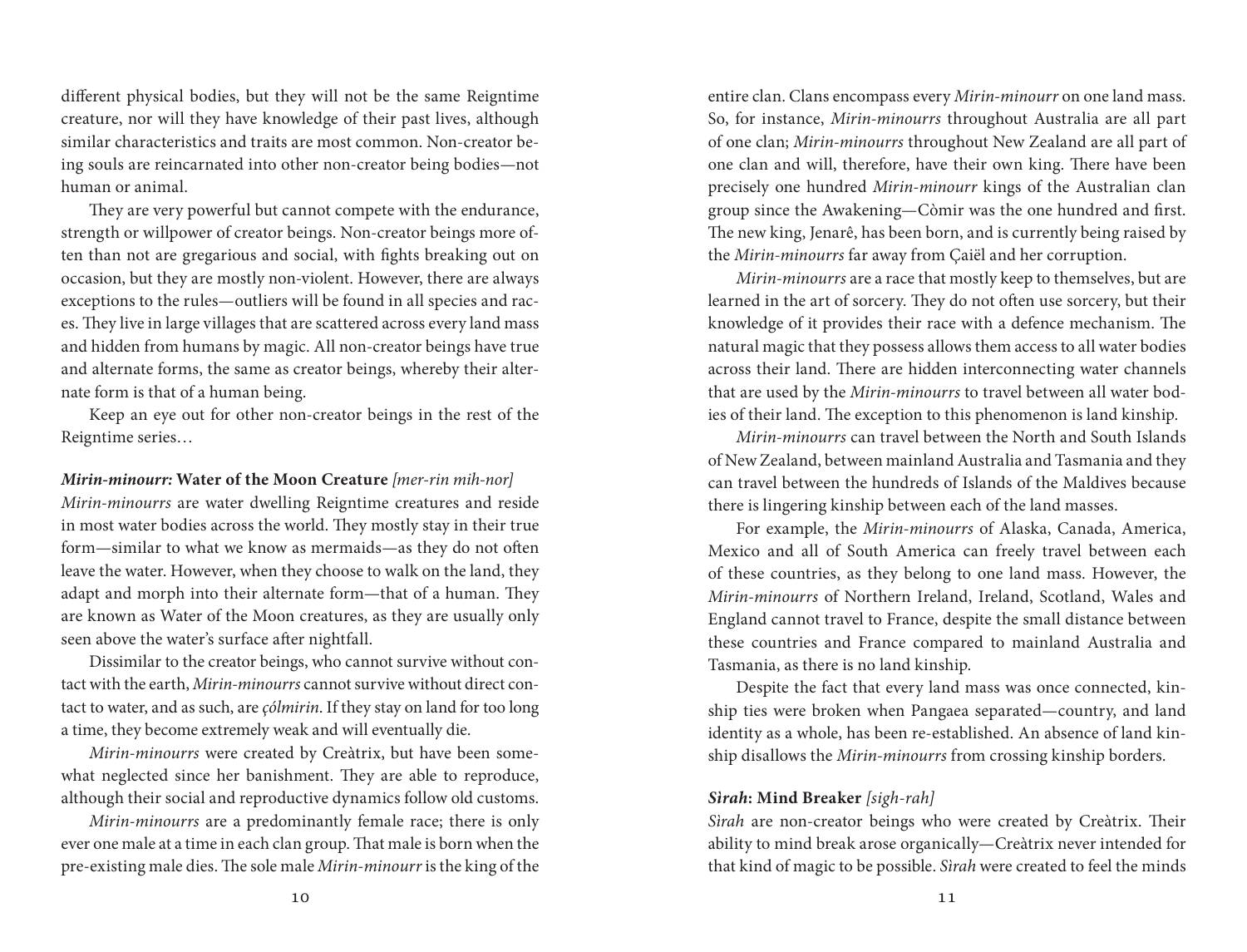of animals, humans and Reigntime creatures. Not to be able to put false images into minds, but to be able to garner the feeling and essence of a mind, allowing them to almost always see the truth—without the invasion of privacy from Karmi and Creàtrix's mind reading abilities.

Creàtrix first brought *Sìrah* into existence to help serve at council meetings when she or Karmi couldn't be present. And also to watch council at large, as *Sìrah* can feel every mind within a large radius, whereas Creàtrix and Karmi can only read one mind at a time. *Sìrah* used their abilities to determine if the accused was telling the truth, had true feelings of remorse for their actions, was particularly bias, and to alert Creàtrix of anything that Karmi might be concealing. Unfortunately, it became apparent that Mind Breakers preferred to cast their magic into others, and this led to confusion and misleading council, even to unjust executions.

*Sìrah* where hence banned from council, and charged with working alongside Myall, and Creölahs the world over, to ensure their creations—animals—were content. There are too many animals for Creölahs to properly keep up with, so Creàtrix asked the *Sìrah* to roam across their countries, inspecting the minds of animals, and to determine places with particularly at-risk animals, such as those whose habitats have been decimated by humans.

There are few *Sìrah* in existence, as Creàtrix did not give rise to many in the beginning (especially after discovering the magic that had arisen in them all). They reproduce by natural means, thereby maintaining their own population. They are extremely longlived, and have been known to surpass 5000 years. Their magic is strong, but none so much as Çaiël. Though she uses sorcery to grant her increased strength, willpower and endurance, her power is still unprecedented.

*Sìrah* in their true form are known as Mindwraiths. They retain their human appearance, but their composition changes to that of a wraith-like creature. They become translucent, silver renditions of their human selves, but can still be harmed by particular spells. They can more acutely feel minds in their Mindwraith form, and, as such, are more forceful with their Mind Breaking. But they are also more sensitive to the minds around them, and can be overwhelmed to the point of impending insanity if they remain in their Mindwraith form for too long. Exposure to strong feelings from many minds at once is a harrowing experience.

*Sìrah* do as they please in relationships, and this varies greatly from one creature to the next. Some prefer monogamy, others never settle down, some prefer the company of their own gender, some prefer the company of the opposite gender, and others don't mind either way. There are no observable trends with *Sìrah* relationships. They mostly reside in Australia, but they do inhabit many other countries across the world. *Sìrah* have varying *çól* affinities. Their magical prowess is most suited to spells.

### *Incàtrus:* **Enchantress** *[in-kay-truz]*

*Incàtrus* have the ability to bend the will of others to theirs. They reside on every land mass, and were created by a creator being—a Creature of the Night—named Lénah. All Reigntime creatures' existences revolve around nature, but *Incàtrus* were created with selfish intent. Lénah intended to use them for her own gain, and planned to have them ensnare others into doing her will. However, after a number of years, the *Incàtrus* had grown to a larger populace than Lénah had anticipated.

The *Incàtrus* who were most loyal to Lénah remained, while the others were told they could do as they wished. They banded together for many years, trying to forge a purpose to their existence, as they weren't created with any task in mind other than to coerce others into doing their will. After many years, the *Incàtrus* decided that they would render their services to other creatures in exchange for payment (favours).

*Incàtrus* revere their creator, and to this day would do anything for Lénah. Çaiël was owed a large favour by Lénah, and as such, asked for her most powerful *Incàtrus*—Càtis. Càtis has served Çaiël loyally ever since, and with the help of Çaiël's training, has become the most powerful *Incàtrus* in the world.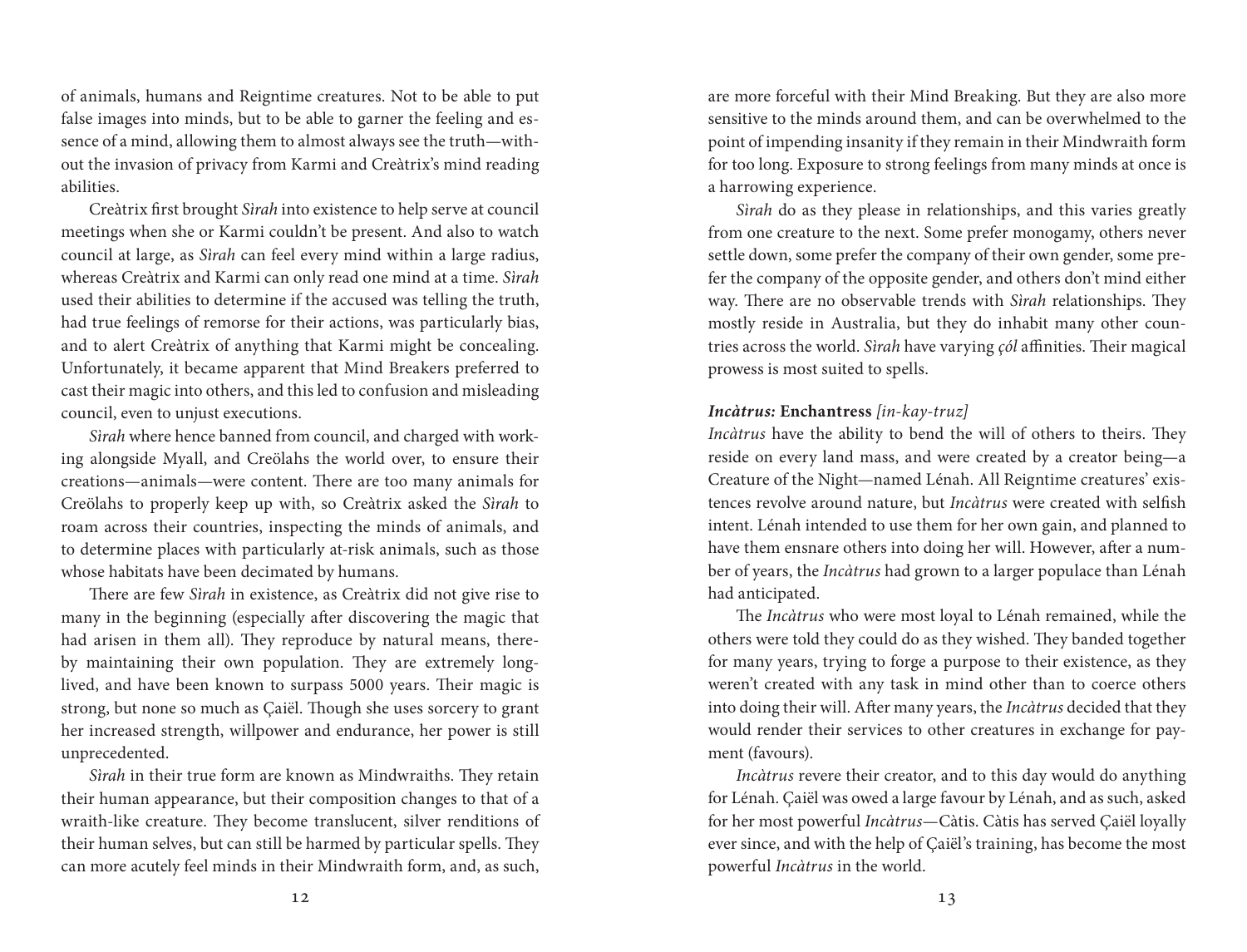An *Incàtrus* in their true form has a human body (the same as in their alternate form), but their eyes turn entirely white, their mouths widen and their teeth turn into fangs. They also grow large horns, like a ram, and three white vertical markings appear on their forehead. The larger the horns and the brighter the markings shine, the stronger the *Incàtrus*.

*Incàtrus* have average life-spans for non-creator beings. The oldest known *Incàtrus* was 568 when she was taken by the *Jìfoarù Nox* to the *Limitorâ*. *Incàtrus* are able to reproduce, and maintain their own population. Females are stronger and more aggressive than males, and tend to live longer. *Incàtrus* do as they please in relationships, and this varies greatly from one creature to the next. Some prefer monogamy, others never settle down, some prefer the company of their own gender, some prefer the company of the opposite gender, and others don't mind either way. There are no observable trends with *Incàtrus* relationships. *Incàtrus* have varying *çól* affinities. Their magical prowess is most suited to enchantments.

### *Aron Jonù:* **Metal Bender** *[are-ron jon-you]*

*Aron Jonù* are a race of non-creator beings who were created by Creöaron (creator beings of metal—keep an eye out for Creöaron in the rest of the Reigntime series) at Creàtrix's request, to be authority figures among council meetings, and to serve justice if the Code has been broken.

The Code has been upheld since Reigntime creatures altered human's memories, forcing them to forget their existence. If the Code is breached, council meetings are held to determine a creature's guilt or innocence, and a suitable punishment is dealt. The *Aron Jonù* preside over every council meeting to ensure justice is upheld, and it is their duty to perform any punishments bestowed.

Council meetings are held in *Àës Télohn* (Ore Country), the village of the *Aron Jonù*. Ore Country is a Reignish village that is predominantly home to *Aron Jonù*. All *Aron Jonù* attend School, but once they have completed their education they return to Ore Country for training. They are taught how to call and shape metal, and how to fight and

become warriors. Creàtrix also created the *Aron Jonù* with defence in mind—the *Aron Jonù* are the first line of defence for any invasions, threats or wars to come. Torìah is the head *Aron Jonù* warrior, and while he works with Myall, it is his duty to return to Ore Country when council takes place, though this does not happen often.

The *Aron Jonù* population is quite large, though they only inhabit Australia, and reproduce by their own means. They are long-lived, and have been known to reach close to 3000 years of age. In their true form, they grow very tall, reaching seven feet. Every male *Aron Jonù* has a braid, which remains the same colour, but grows longer when they shift into their true form. Females, on the other hand, have extremely short hair in their human form, and their braids grow into existence when they shift. Like a prehensile tail, *Aron Jonù* can move their hair at will and use their braids to grasp things.

Their teeth turn pointed, and they grow large canines. Their skin is a silvery-green colour, almost shimmery, but very tough. Their bodies are more elongated than humans—long necks, limbs, extremities and torsos—but they still remain proportional.

They are mostly monogamous, but this only occurs once they have found their soulmate, or, if *Çólça* does not occur, they will settle down with a mate of their choosing, just the same, but without the soulmate bond. Before this occurs, however, *Aron Jonù* are quite promiscuous, and usually have many temporary partners. Some prefer the company of their own gender, some prefer the company of the opposite gender, and others don't mind either way.

*Aron Jonù* have a strong affinity with the earth, and are almost always *çóljentâs*—earth kindred spirits. Their magical prowess is most suited to spells.

#### *Femis Nêù:* **Wind Rider** *[fem-iz ney-you]*

*Femis Nêù* were created by Karmi as a means to carry messages between creatures. In their true form, each *Femis Nêù* resembles a giant eagle-like bird. Plumage colour varies from one individual to another, as do beak and leg colour. They retain the same eye colour in true and human form. They each have two pairs of wings (four wings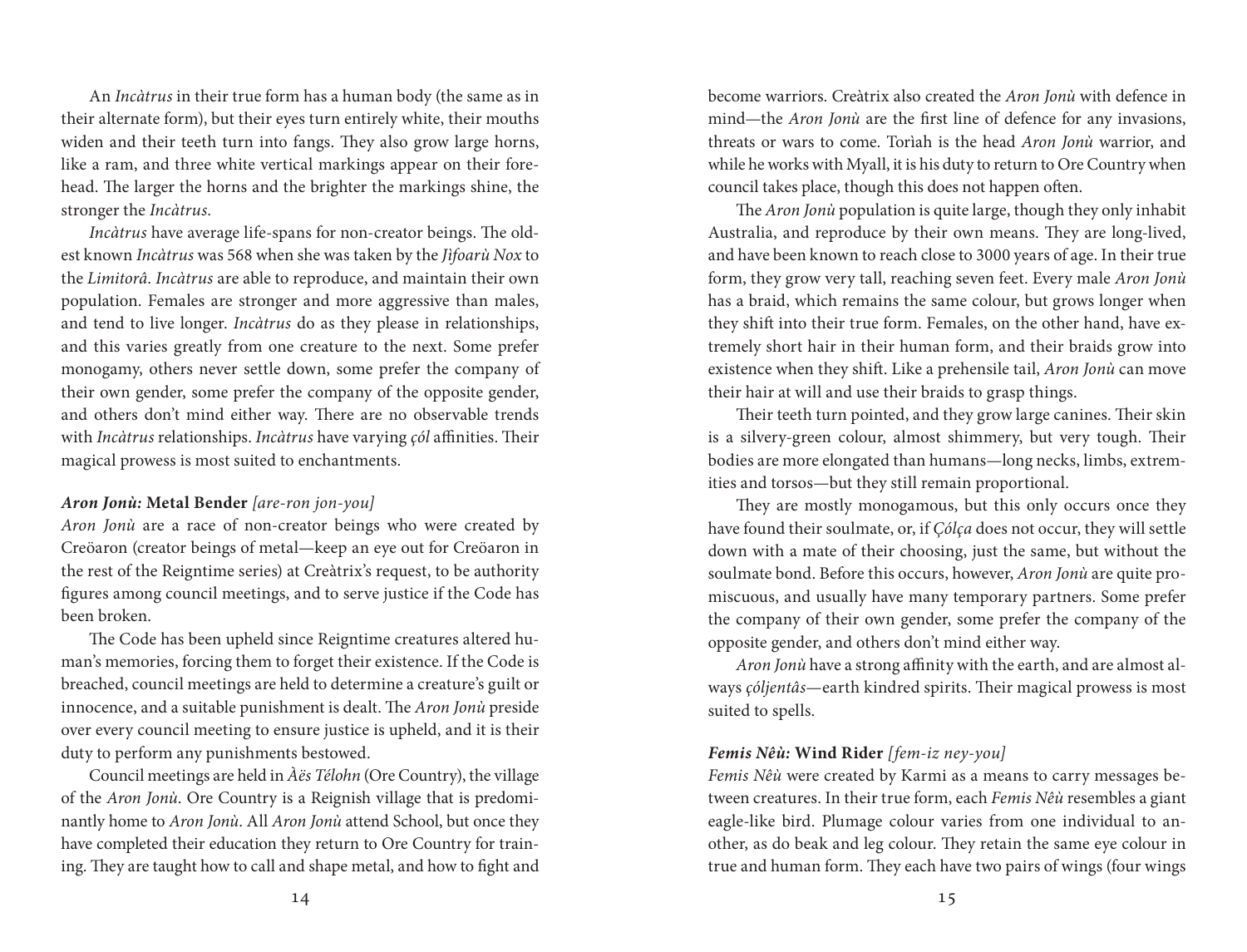altogether), and a long, delicate tail, like that of a lyre bird. They are large creatures, with wingspans ranging from four to six metres, and they stand over two metres tall at head height. *Femis Nêù* have the ability to blend into their surroundings. Though they cannot become invisible, they are remarkably hard to detect when they adopt their camouflage.

They are the fastest travelling Reigntime creatures, and their plumage is hardy, and repels magic well. Their talons and beak can pierce Reignish flesh, and their camouflage and speed make them veritable fighters. Reu has been the fastest *Femis Nêù* in many years, and had been trained to fight both in her human form, and in aerial combat in her true form. This was the reason why Çaiël coveted her so fiercely. *Femis Nêù* are deadly opponents, and Çaiël wished to control the earth and sky with her assemblage. Lorriët was trained by her mother and father from a young age, but was taken by Çaiël before she could learn many skills. Since being freed from her imprisonment, she made it her duty to become the best Wind Rider, and has surpassed her mother in speed and strength.

*Femis Nêù* control their own population via reproduction, and maintain monogamous relationships for life whether they are in *Çólça* or not. Some prefer the company of their own gender, others prefer the company of the opposite gender, and others don't mind either way. They have been known to live to 1000 years of age. They are almost always *çólfemis*—wind kindred spirits—and are found on every land mass. Their magical prowess is most suited to charms.

## *Vesus Orraù:* **Pleasure Giver** *[veh-suhz oar-rar-you]*

The idea of *Vesus Orraù* was conceived by Çaiël, and told in secret to Lénah. Not only did Lénah create the *Incàtrus*, she also created the Pleasure Givers. The favour that Lénah owed Çaiël (and repaid by allowing Càtis to serve her), was the idea of Pleasure Givers.

In their true forms, *Vesus Orraù* are shaped like humans, but are slightly taller. They have light blue skin with faint swirling patterns in darker blue covering their bodies. They have prehensile tails, but their hair remains the same colour and length as when they are in

their human form. Their bodies are lithe and strong, but epitomise beauty in all forms: some females are curvy, others are large, some are wiry and thin, and others are muscular. Males range from thick and strong, to thin and fragile.

*Vesus Orraù* are resigned to Netherground by their creator— Lénah. They do not attend the Reignish School of Magical Teaching, as their purpose is not to cast magic or aid nature. They were created as lesser non-creator beings, and, as they have never been allowed to attend the Reignish School, they have harnessed and learnt about magic only from each other.

Lénah created two different non-creator beings out of selfishness, and neither were designed with the natural world in mind. However, *Vesus Orraù* have given themselves a purpose within Netherground: they tend to the vegetation that grows there, and the Reignish animals that inhabit the cave systems. Some enjoy their existence, but a majority do not. Lénah keeps them obedient by use of her own magic and strength, and also by use of the *Incàtrus* who serve her.

Lénah has a large cache of favours built up from payment for use of the *Vesus Orraù* whose population she alone controls—they cannot reproduce by natural means. Their life-spans are reasonable, and they have been known to reach 750 years in rare cases. Most live to 600 years old. They were created to serve others, and any form of relationships other than friendship are almost unheard of. Aiwah is the only *Vesus Orraù* to have ever been joined in *Çólça*. They have varying *çól* affinities, and their magical prowess lies in all different areas of magic, depending on the individual. Aiwah is a *çólentah*—a fire kindred spirit.

#### *Aeror:* **Silhouettic** *[air-ror]*

*Aeror* are very rare non-creator beings who can aether at will.

Aethering has two forms: changing to mist and shadow indefinitely (known as an aethering cloud), able to hover in place and observe and listen without fear of harm; and changing to mist and shadow in order to disappear and reappear in another place of their choosing.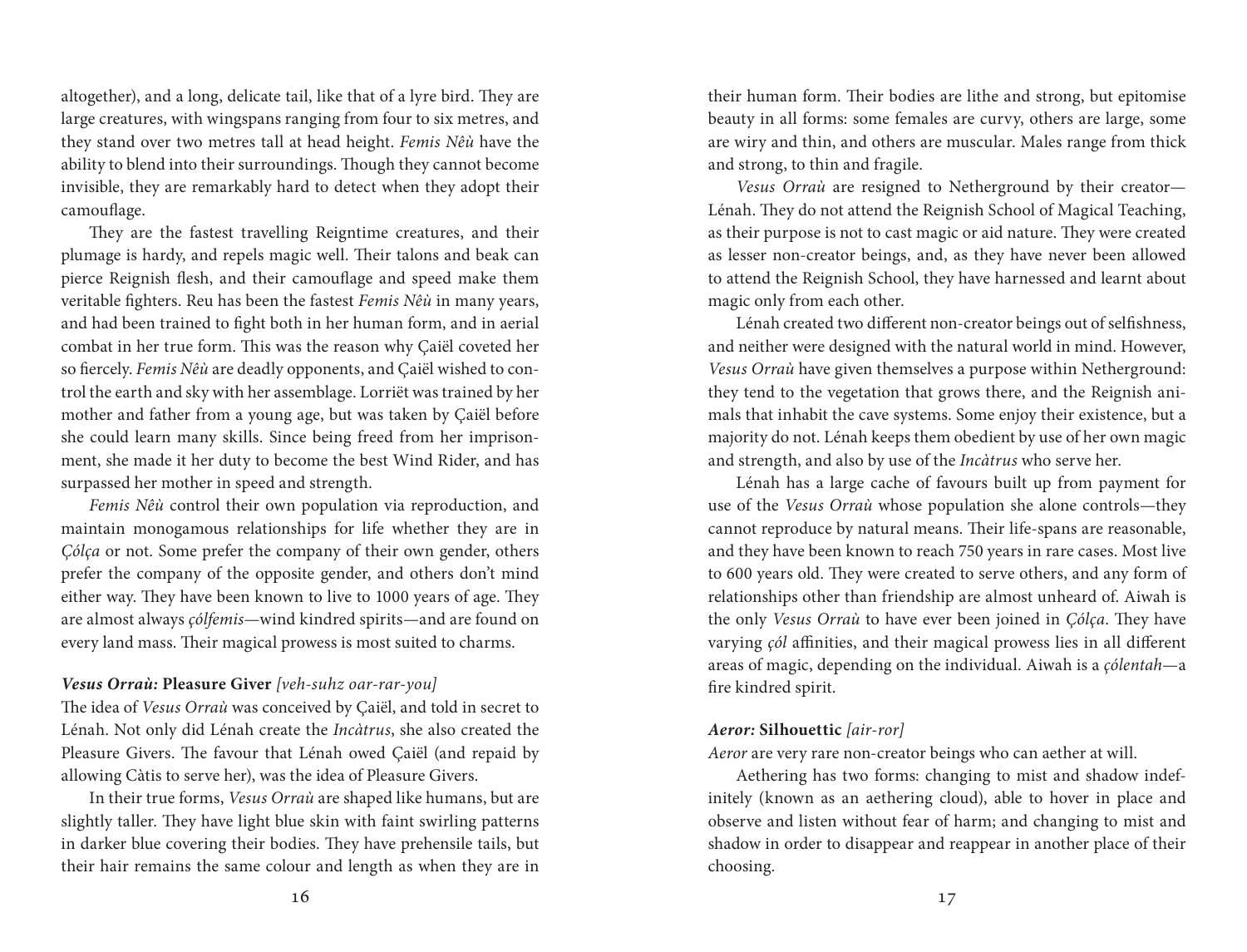There are limitations to aethering. An *Aeror* can aether others with them, but the more creatures one aethers, the more difficult and taxing the magic. Distance requires more powerful magic as well. It does not take much strength to aether a few metres, or even a few kilometres, but to aether hundreds of kilometres is very tiring.

*Aeror* possess their own magic, but are adept at shadowing other creatures' magic as well. This non-inherent magic must be taught by the creature whose magic the *Aeror* wishes to learn. For instance, Roarn is able to mind break because Çaiël has taught him to do so. He was not born with the ability to mind break, and could only have learnt that type of magic from a *Sìrah*. *Aeror* are born with the inherent ability to aether, but must be taught all other forms of magic, like most non-creator beings.

They are found the world over, and attend the Reignish School of Magical Teaching. They then apprentice an older *Aeror*, and learn all they can from their mentor about shadowing magic, and increasing their aethering strength.

*Aeror* are one of the longest living non-creator beings, and can survive for thousands of years (the oldest known *Aeror* was 5201 when they returned to the *Limitorâ*). *Aeror* are interesting in that their alternate human form is how they always appear, as their true form is the aethering cloud of mist and shadow that they can adopt indefinitely.

*Aeror* reproduce by their own means, but each female can only have one child during their lifetime. They control their own population, and maintain monogamous relationships for life whether they are in *Çólça* or not. Most prefer the company of the opposite gender, as *Aeror* are so rare that reproduction is highly important, but some do prefer the company of their own gender and others don't mind either way.

Creàtrix created *Aeror* as a means for creatures to move from one place to another quickly, if need be, and to influence the weather slightly. Aside from Creàtrix, no other creature has the ability to aether. *Aeror* are attuned to the weather—storms in particular and are fond of aethering into the sky during stormy weather and remaining in their aethering cloud. They have the ability to absorb some of the weather's potency, and thus can diminish a brutal thunderstorm to a rain cloud if desired.

All Reigntime creatures need contact to the land, water, seasons, or flora to survive, but *Aeror* require contact to the weather. If they are drained after using their magic, they adopt their aethering form and stay in the sky, absorbing power from the weather until they have regained their strength. This leads to the phenomenon that is their eyes—their iris' resemble churning storm clouds, and can shift to block colours (though these still swirl) depending on their emotions.

Another phenomenon that is singular to *Aeror*, is their Bloodrealm affinity. Once they taste a creature's blood, that essence remains in the *Aeror*'s own bloodstream. An *Aeror* has the ability to single out each essence, determine the location, and thus, aether to wherever that creature may be. *Aeror* have varying *çól* affinities, and their magical prowess lies in all different areas of magic, depending on the individual.

#### *Mirin Ranàmé:* **Water Dancer** *[mer-rin rar-nay-mey]*

Water Dancers are water dwelling Reigntime creatures, residing in freshwater systems. They are found across Oceania and live in clan groups similar to the *Mirin-minourr*. However, Water Dancers form individual family groups within their main clan groups, and usually form monogamous bonds with a single partner and reproduce by natural means. Some prefer the company of their own gender, others prefer the company of the opposite gender, and others don't mind either way.

As with all non-creator beings, Water Dancers have the ability to change between their true and alternate forms, though they prefer their true form. In their true form, they stand a little over threefeet tall on average, and their bodies are muscular but wiry and thin. They have claws, webbed toes and fingers, and long prehensile tails. Their scales are silver, and sparkle blue in the sunlight, and their hair is usually a light green colour.

Water Dancers cannot survive without direct contact to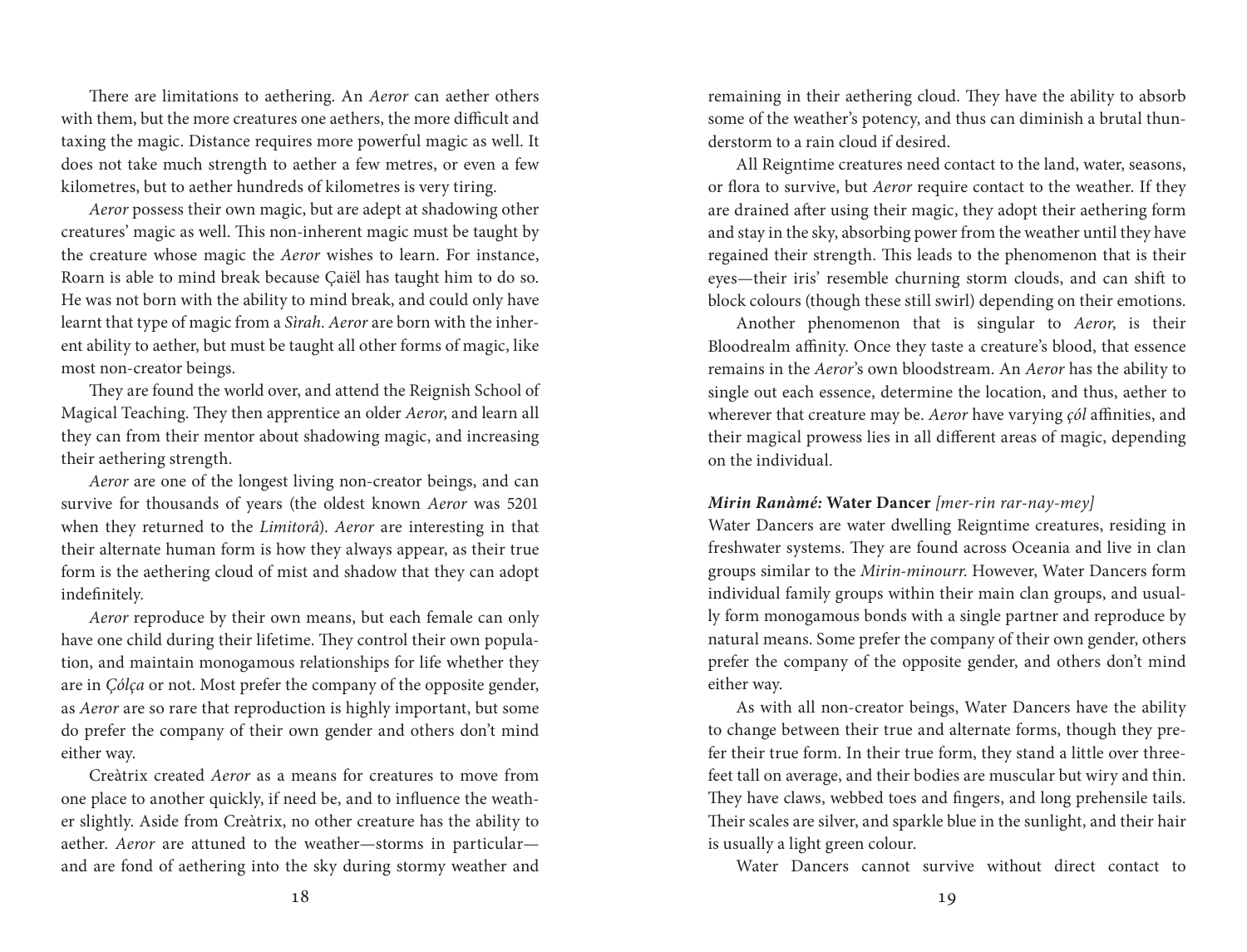freshwater, and as such, are *çólmirin*. If they stay on land for too long a time, they become extremely weak and will eventually die. Unlike the *Mirin-minourrs*, Water Dancers cannot travel between water bodies as they do not possess the magic that allows this phenomenon to occur. They visit many water bodies over their lifetimes, travelling over land to do so.

They were created by Myall, but they maintain their own population through reproduction. They are reasonably long-lived, and have been known to reach just over 1000 years of age. Water Dancers are very social and tend to reside mostly in Reignish villages across Oceania. Although their dancing is entertaining and beautiful, their reasons for doing so are to help oxygenate water systems. Waterfalls are examples of how water is aerated via nature, but many freshwater ponds and systems are not fed via waterfalls, and as such, the oxygenation levels cannot be properly maintained.

Oxygenation is necessary for underwater life, and also helps to reduce contaminants. The Water Dancers movements help to decrease stagnancy, and encourage higher oxygenation. Their magical prowess is most suited to charms.

#### *Leeretmé:* **Singer** *[leer-ret-mey]*

Singers are tree-dwelling Reigntime creatures who use their magic to coax flora into changing for the seasons. They sing to flora, letting it know that spring is nigh, and to start growing their leaves again, or that autumn is here, and to change their leaves. They sing to the plants to let them know that winter is upon them, and they sing when summer comes, letting the flora know that water will be scarce, or humidity high. They help flora adjust to what is coming. They can be found all over the world and are very numerous. *Leeretmé* are short-living non-creator beings, and usually do not exceed 300 years of age.

They were created by Creöxòbis, but maintain their own population by reproduction. They are monogamous and will settle down with a mate of their choosing with or without the soulmate bond. Some prefer the company of their own gender, others prefer the company of the opposite gender, and others don't mind either way. They form small family groups and reside near Reignish villages, though they travel great distances in order to sing to flora and let them know which season to prepare for.

Singers prefer to stay in their true forms, which aren't too dissimilar to their human ones. They are shorter, usually standing around four-feet tall, and their hair is exceptionally long, always touching the ground. They have all types of skin tones and hair colours, and their fingers and toes are elongated and very thin. Singers change the pitch of their voices to denote different meanings and speak to different flora. *Leeretmé* have strong affinities with flora, and all are *çólòbi* flora kindred spirits. Their magical prowess is most suited to charms.

#### *Jentâs Tùrasù:* **Earth Turner** *[jen-taz tyou-rar-syou]*

Earth Turners are tree-dwelling creatures who aid in turning soil. They reside in every Reignish Village, and are found across the world. They work closely with their creator beings, the Creöjentâs (creator beings of earth—keep an eye out for Creöjentâs in the rest of the Reigntime series), assisting with tilling soil. Earth Turners understand the limitations of soil, and do not do any harm by tilling. They break up compacted soil, distribute nutrients and organic matter, do not over-aerate the soil, remove noxious weeds, help disperse native flora seeds, and encourage earthworms into areas.

They maintain large home ranges where they tend soils that are high in salinity and clay, and low in organic matter and nutrients. Their presence makes it easier for plants and trees to grow, but the rate at which humans pollute and harm the earth is difficult for them to compete with. Earth Turners do not reproduce, their population is maintained by the Creöjentâs. Though they do not reproduce, they still form bonds and engage in intimacy. Some prefer the company of their own gender, others prefer the company of the opposite gender, and others don't mind either way. They are not monogamous, and as such, the *Çólça* bond is extremely rare.

Earth Turners very rarely adopt their alternate human form, preferring to stay in their true form. Though their body shape is humanoid, their features are similar to that of a tree. They have mottled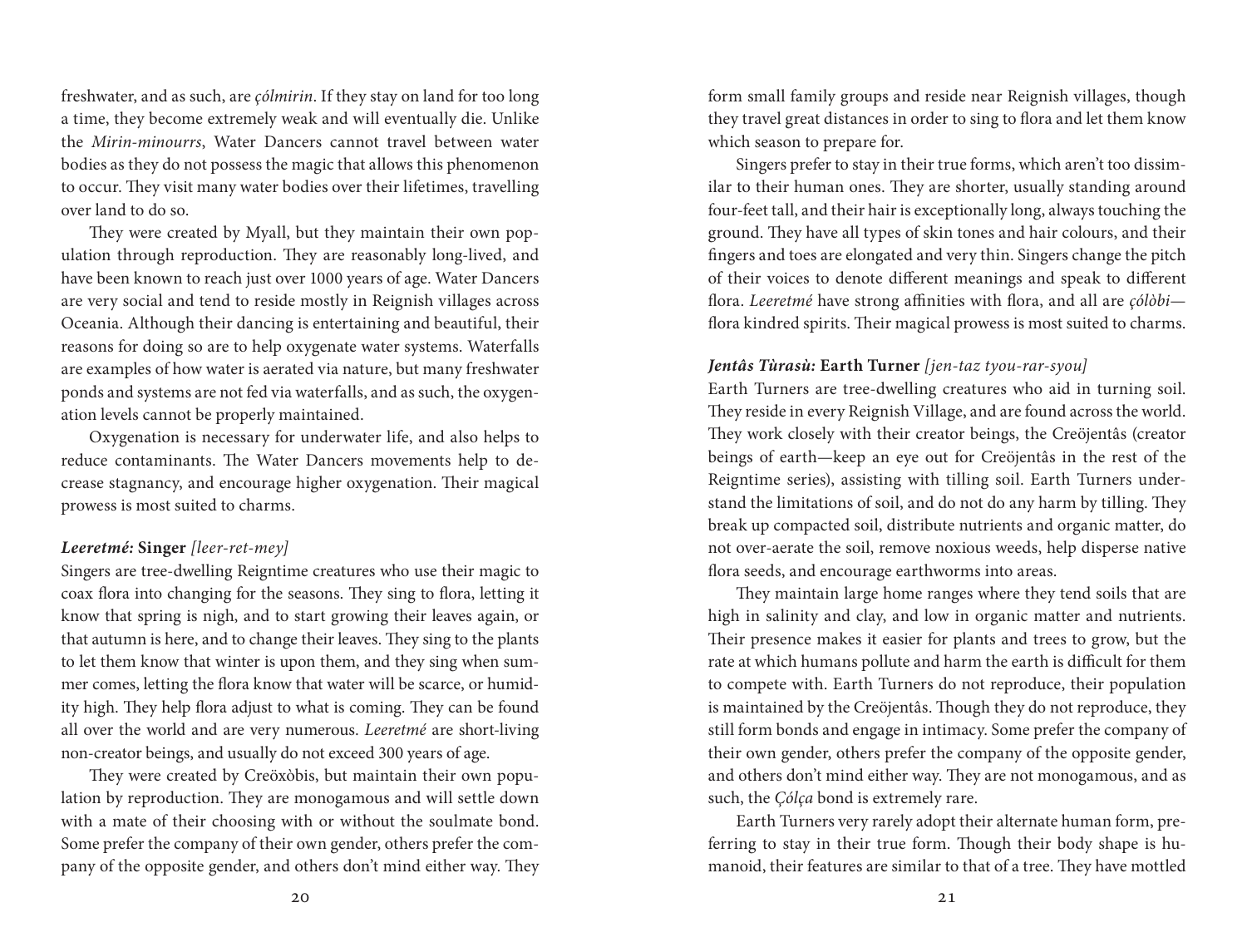brown skin, short hair the shade of fir tree leaves, their limbs are long and torsos are short, making it possible for them to run on all fours. They have large hands and feet which they use to climb trees and turn the earth. Their colouring allows them to camouflage in trees, which is where they spend their time when they are not tilling soil.

*Jentâs Tùrasù* are short-living non-creator beings, and usually do not exceed 300 years of age. They have strong affinities with the earth, and are almost all *çóljentâs*—earth kindred spirits. Their magical prowess is most suited to charms.

#### *Birtou:* **Mineralite** *[bur-tow]*

Mineralites are earth dwelling Reigntime creatures, and are most often found in underground burrows. They are present on every land mass, and form small clan groups of up to twelve individuals. They do not reproduce, as their population is maintained by their creator beings—the Creöaron. They do, however, find partners, and form bonds just as meaningful as creatures who reproduce. Some prefer the company of their own gender, others prefer the company of the opposite gender, and others don't mind either way.

About half the population mate for life, and the other half engage in multiple relationships over their lifetimes. Those who are monogamous will settle down with a mate of their choosing with or without the soulmate bond.

Mineralites most often stay in their true form, but when they enter Reignish villages they usually adopt their alternate human form. In their true form they appear as copper skinned beings with large shovel-like flippers and feet that they use for digging. Their bodies are small, compact, and their skin is impervious to dirt. They have pastel eyes of almost every colour, and short, black hair.

There are approximately 4000 minerals in the world. Mineralites do not create minerals (as they are non-creator beings), but they do positively influence their production, and also help distribute them across the land. Mineralites have store-burrows that are protected by magic where they keep reserves of minerals as they become rarer from human mining. They also work closely with the *Aron*  *Jonù*—Metal Benders—as both creatures are *çóljentâs*, souls of the earth, and have deep connections to minerals. *Birtou* are short-living non-creator beings, and usually do not exceed 300 years of age. Their magical prowess is most suited to spells.

### *Siliön Ferù:* **Spirit Feeder** *[sih-lih-on fer-you]*

Spirit Feeders are benevolent creatures, despite their appearance and feeding habits. They reside on every land mass across the world, and tend the trees. Spirit Feeders are ancient creatures who were created by Creàtrix. They are extremely long-lived (the oldest Spirit Feeder was 8997 when they returned to the *Limitorâ*), and maintain their own population via reproduction.

They are mostly solitary creatures, but are known to form small groups of two or three. They maintain large roaming areas, but are not territorial. Spirit Feeders are not monogamous, and will take many partners over their lives. Because of this, the soulmate bond is very rare. Some prefer the company of their own gender, others prefer the company of the opposite gender, and others don't mind either way. They reproduce, but not often. The female Spirit Feeder lays a single egg, and the male Spirit Feeder raises the young, much like emus.

Spirit Feeders can shift between their true and alternate form, but it is very rare to see a Spirit Feeder in their human form. They are quiet, unobtrusive creatures, who prefer the tranquillity of forests and rainforests over companionship and village living. But, as they require human (or Reigntime creature) emotions to feed the trees, they must live near villages and towns in order to obtain the emotions they require. Spirit Feeders cannot survive without direct contact to flora, and as such, are *çólòbi*.

A Spirit Feeder is invisible to the eye when in their true form, and can only be seen via a reflective surface. When they are in their human form, they can be seen at all times. This is another reason why Spirit Feeders dislike being in their alternate form—they are inquisitive creatures who prefer to observe, rather than interact.

Spirit Feeders are seven-feet tall or more. Their svelte bodies are covered with black, leathery skin stretched thin over their bones.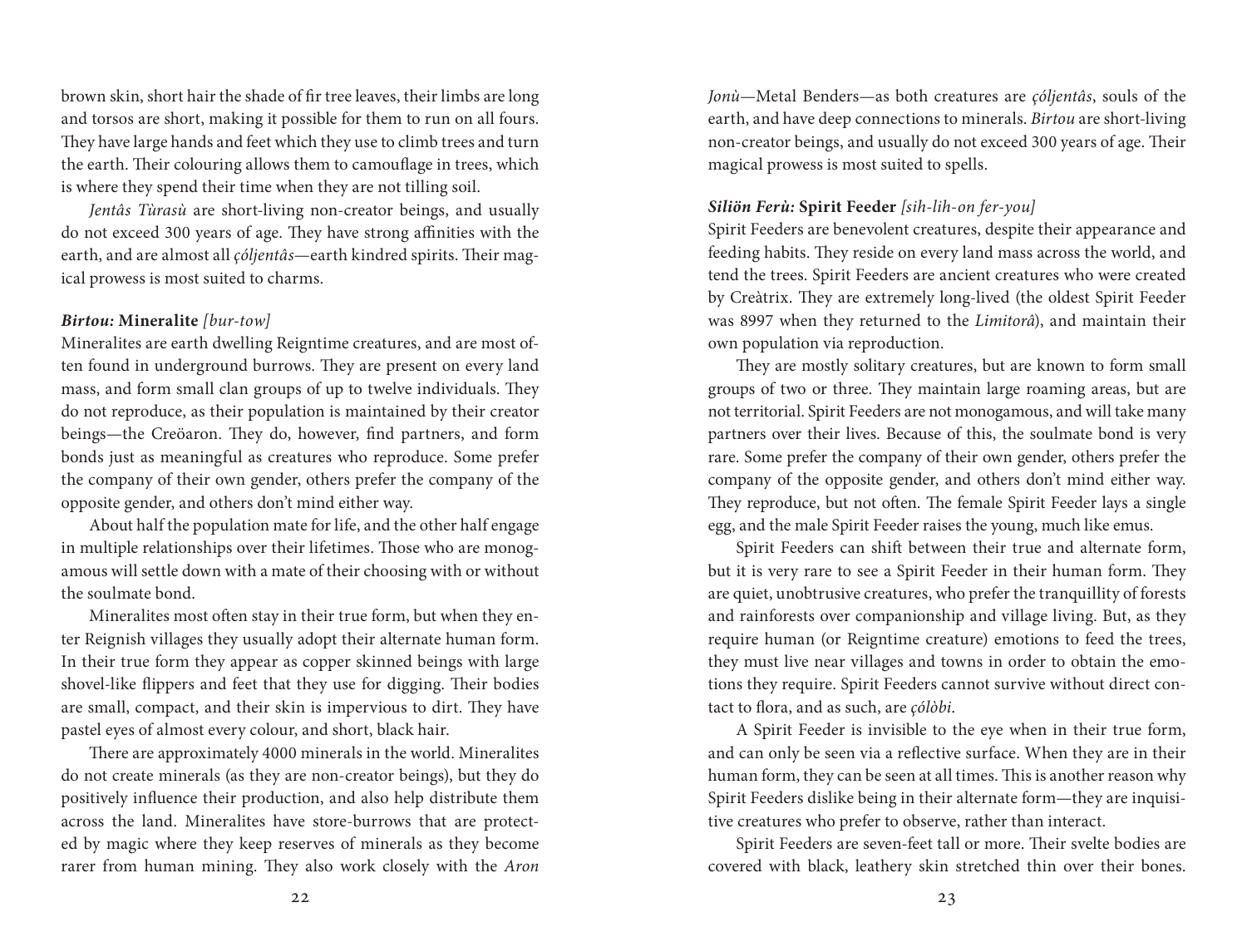They have a pair of black membranous wings on their back, and as such, are able to fly. They mostly use their wings to fly to the tops of trees, but will also travel great distances in search of humans to feed from, or trees in need of help. They stand on two legs, with knees that bend backward, rather than forward like a human. They have hands and feet similar to a velociraptor, but their arms are less reptilian and more closely resemble that of humans.

They have rounded skulls with long, raptor-like muzzles, wide mouths, and many pointed fangs that are used to make small holes in tree trunks. They have earholes in the sides of their heads, and large empty eye sockets, but are able to see—although they perceive the world differently when in their true form as opposed to their human form.

A Spirit Feeder takes desirable emotions from a human (or creature if they're amicable, and there aren't any humans around), by means of drawing the emotions out of the human's mouth and into their own. They store the emotions inside their bodies, and when they find a tree in need of help, they pierce holes in the trunk with their teeth, and breathe the stored emotions into the tree. They will always try to feed trees with desirable emotions, like happiness, love, contentment etc. but they will settle for taking undesirable emotions if a tree is in dire need of help and they cannot procure positive emotions.

All trees are tended by Spirit Feeders, and they would not survive without their help. Whether a tree is fed happiness or sadness, they require emotions to grow and survive. They are living things, and balance must be maintained. Humans cut trees down, pluck their fruit and flowers, pollute the air they breathe, and cause salinity and soil erosion, so Spirit Feeders take valuable things from humans, and give them back to the trees.

Before humans were created, Spirit Feeders used the emotions of Reigntime creatures to feed the trees, but when humans were created, they discovered it was far easier to take emotions from them. As humans have continually hurt the earth, Spirit Feeders try to only take emotions from humans, and will only feed off Reigntime creatures in dire need. Their magical prowess is most suited to charms.

*Creäni Nöeerx:* **Creatures of the Night** *[Kree-are-nih noh-eers]* Creatures of the Night encompass a wide range of Reigntime creatures—from creator beings to non-creator beings. The terminology is not determined by a creature's *çól* affinity. Instead, it is determined by the type of creature in question. For instance, gorillas, chimpanzees, orangutans and bonobos are considered great apes.

This same system can be applied to Creatures of the Night, whereby particular creatures are considered such, due to what they are. *Mirin-minourr*, *Vesus Orraù*, *Sìrah*, *Incàtrus*, *Aeror* and *Siliön Ferù* are considered Creatures of the Night, along with many others you have yet to meet.

Being classified a Creature of the Night does not make that Reigntime creature inherently bad. Rather, many are against humans and enjoy the darker things in life because a majority live in Evernight and Netherground, which are controlled and influenced by Çaiël and Lénah. Before Çaiël took over Evernight, the village was dominated by Creatures of the Night, whose views toward humans have been the same for many thousands of years. They were mostly peaceful though, and respected the Code.

Karmi has been far more lax in his enforcement of the Code, and Çaiël has used this to her advantage. Overall, Creatures of the Night is a broad classification of a number of different creator beings and non-creator beings.

### **Reignish Animals**

### *Fêna:* **Twiglows (no plural)** *[fey-nar]*

**Biology**: Twiglows are oval in shape, with blueish-white luminescence that is similar to, but far brighter, than that of a glow worm. Their entire bodies are luminescent, and their light streaks as they fly. These trails of light can reach 300mm. When they move, they emit a mark-tree, tinkling sound that reaches different volumes and pitches depending on their speed and emotion—higher pitched and faster when stressed, lower pitched and more relaxed when content. They can reach great speeds, and accelerate extremely fast. They are also incredibly strong, and though they do not have limbs, they can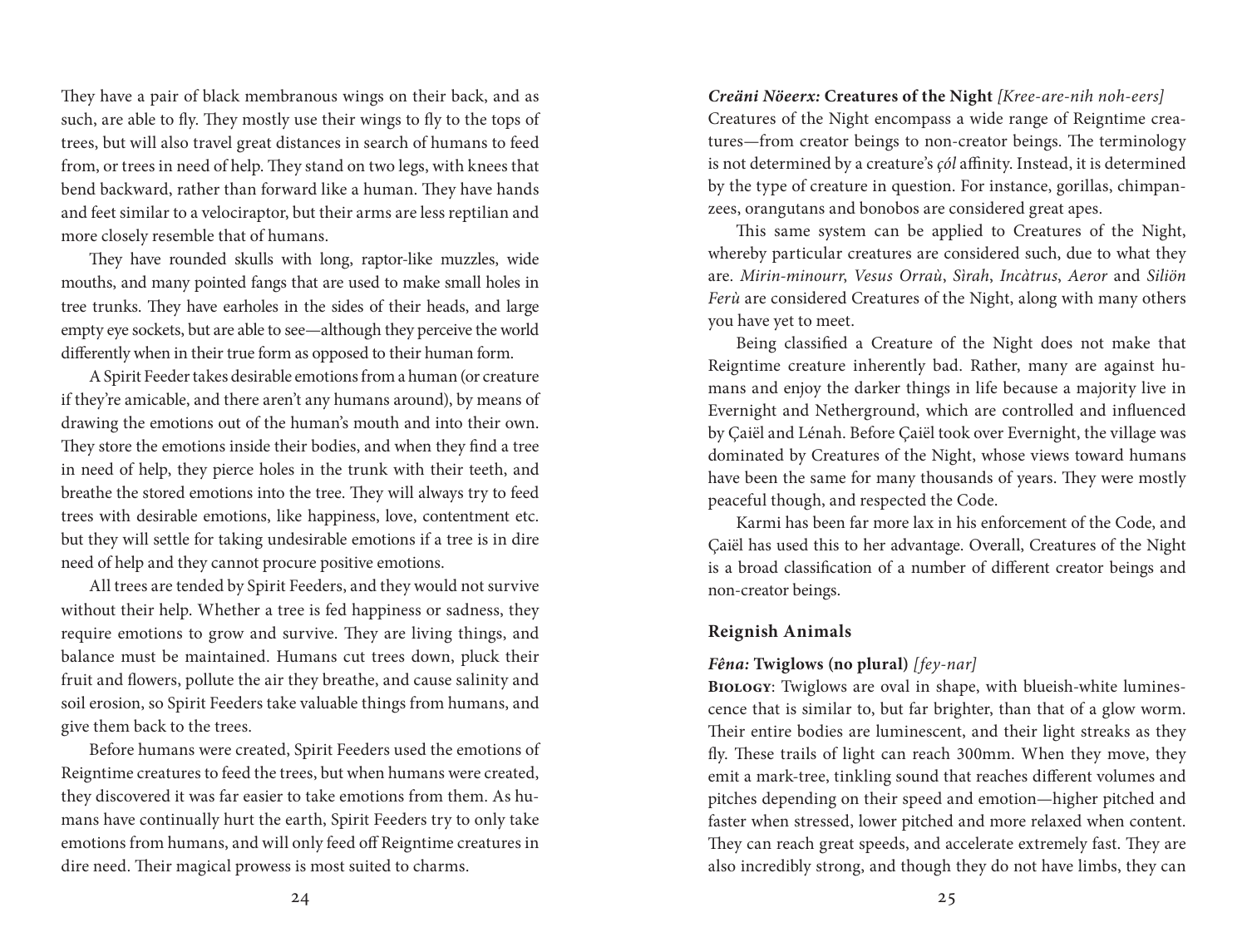lift and carry objects with their bodies.

**Weight:** 2—3g

**Height/Length:** 20—30mm in diameter.

LIFE SPAN: ~100 years.

**REPRODUCTION:** Fêna maintain their own population. They reproduce once a year, and females can lay up to twenty eggs.

**Ecology:** They are crepuscular and nocturnal, but can be active during the day if they are in a darkened environment. *Fêna* are timid, shy, non-aggressive animals. They are gregarious and highly social.

**Diet:** Reignish flora, mostly leaves of shrubs and fern-like plants, as well as moss and lichen.

**Habitat**: *Fêna* prefer dark and humid environments with copious flora in which to hide, sleep and eat. They are found in the tropics, and usually live in trees, tree hollows, canopies, and shrubs at ground level. They will also inhabit caves, but do not like the cold, so are not usually found in this environment. However, many *Fêna*  inhabit Netherground, which is an entire underground village, but the climate is warm and humid.

### *Fiët:* **Swifter (plural: Fiëtmé / Swifters)** *[fih-et / fih-et-mey]*

**Biology**: Swifters are ghost-like in appearance, with opaque, white bodies. Their entire body is the same colour, but different body parts have different appearances and textures. The Swifter's heads, necks and torsos are covered in feathers. Their heads are shaped like an eagle's, but are broader and square. They have long, hooked beaks, and large round eyes that are reptilian in nature. Their necks are strong to support their heads, and taper down to withers and their front limbs.

These two limbs are located at the front of their body, much the same as a horse's front legs, and act as arms. The elbow joint bends backward, similar to an eagle's legs. They are covered in scales, down to their four talons. The Swifter's torso is similar to a horse's body, but tapers to a long, whip-like tail, and there are no hind legs. Feathers cease to cover the last third of the torso, and, instead, the Swifter's skin is visible to the tip of the tail, and is similar to the membranous nature of the wings.

Swifter's have two powerful bat-like wings. They are membranous, soft and delicate, though flexible and strong. Swifter's do not walk. When they are grounded, they have the ability to float, and can remain hovering above the ground indefinitely. They are able to fly great distances at great speed. In order to take flight, they generate mass amounts of energy, and then shoot into the air. A remarkable thing about Swifters is that a rider can never fall. Once mounted, a Swifter is able to hold on to its rider by use of magic.

#### **Weight:** N/A

**Height/Length:** When born, *Fiëtmé* are the size of horse foals, and follow a similar growth trend to adulthood. Adult males and females grow to the same size. An adult, from beak to tail, can reach approximately 5m in length. Average wingspan is 4m, though larger have been seen. Swifters do not stand, but hover. If this hovering distance is not considered, Swifters can reach heights of up to 1.5m to their withers, and 2m to the tops of their heads.

**Life Span:** ~1500 years.

**Reproduction:** *Fiëtmé* maintain their own population. They reproduce once every ten years, and usually have twins.

**Ecology:** They are mostly crepuscular, but are active during the day if required. They are highly intelligent, mostly tranquil and non-aggressive, but can become defensive if provoked. They are social, and travel in flocks of up to ten animals. When content, Swifter's will emit a deep purr. When agitated, they will become restless and whip their tails back and forth. If angered or frightened, they will attack with their tails, beaks and talons.

**DIET:** Swifters are insectivores, and will eat every type of insect.

**Habitat**: Swifters are found across the world and inhabit every land mass. Temperature does not affect them. As long as they are able to sustain themselves on the insects in a given location, they will happily reside there.

### *Darrù:* **Hunter (no plural)** *[dar-you]*

**Biology**: *Darrù* resemble arctic foxes in body shape, although they have longer bodies, broader snouts, and square-shaped heads. They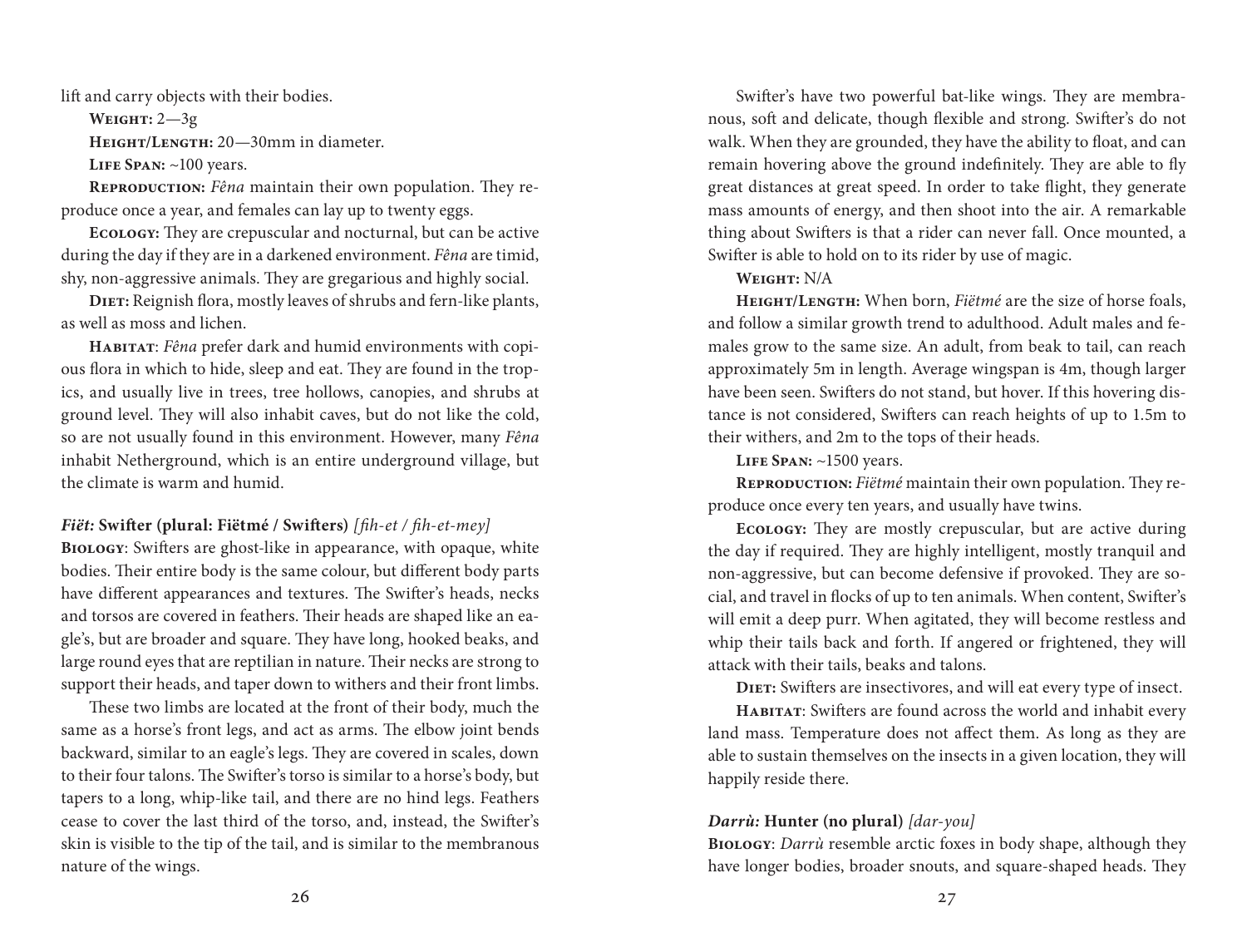are pure white, with pitch black eyes and noses. The tips of their tail and ears, as well as their paws are also black. Their fur is sleek and soft, and repels magic and the elements very well. Their tails are quite bushy, like a fox, and are long and powerful.

They make a snickering laugh when content, happy, excited or when they wish to intimidate, and growl when they become aggressive. When happy, *Darrù* will wag their tail and flick their ears forward, and when agitated, will flick their ears back. Their demeanour is closer to that of a cat than a dog, as they are independent, strongwilled, and difficult to train. *Darrù* are ground dwelling animals and cannot climb.

**Weight:** ~40kg at birth; ~1000kg for adult female; ~1200kg for adult males.

**Height/Length:** When born, *Darrù* pups are the size of medium sized dogs, like Labradors. When they reach adolescence, they are approximately the size of large boars. Adult males stand up to 1.5m to their shoulders, and close to 2m at head height. Females stand up to 1.3m to their shoulders, and close to 1.8m at head height. From the snout to the base of the tail, males and females are approximately 3m, and 2.5m long, respectively. Their tails are a further 1.5m long on average.

**Life Span:** ~250 years.

**Reproduction:** *Darrù* maintain their own population. They reproduce once every few years, and females can have litters of up to four young.

**Ecology:** *Darrù* are active during both day and night hours, but tend to spend the mornings sleeping, and are most active during the afternoon, evening and night. They are highly aggressive, intelligent, strong-willed animals, with large home ranges that they defend. They reside in family groups of a mated pair and young.

**Diet:** Carnivorous. They will eat Reigntime creatures, Reignish and normal animals, and humans.

**Habitat**: *Darrù* prefer cold, mountainous, and tundra environments. They do not cope well in heat or humidity, and are found throughout the world in suitable habitats.

*Ruc:* **No English equivalent (plural:** *Rucmé***)** *[ruhk / ruhk-mey]* **Biology**: *Rucmé* are dark green in colour, and stand on four thick legs. Their heads are large, oval and pointed, similar to a goanna, but wider, and are dominated by their mouths and noses. They have wide, large mouths, that are filled with sharp teeth, used for tearing flesh. *Rucmé* do not have eyes, as they rely on their sense of smell to locate food. They have small ears and average hearing, short, stumpy tails, and heavyset bodies. *Rucmé* are slow moving due to their muscle mass, but can walk for long periods of time without rest when they are in search of food. They are ground dwelling animals and cannot climb.

**Weight:** ~30kg at birth; ~1000kg for adult female; ~800kg for adult males.

**Height/Length:** Eggs are roughly the size of basketballs, though they are oval in shape. Hatchlings are approximately 300mm in height and 600mm in length. Adult female *Rucmé* are larger than males, and can grow up to 1.5m in height, and 3m long from snout to tail. Adult males are smaller, and, on average, grow to 1m in height and 2m in length.

**Life Span:** ~500 years.

**Reproduction:** *Rucmé* maintain their own population. They reproduce every year, and females can lay up to three eggs.

**Ecology:** Mostly diurnal. They are passive animals, unless provoked, or hungry, and will become defensive. They are solitary, and only seek out mates for reproduction purposes.

**DIET:** Omnivorous scavengers preferring relatively fresh meat and Reignish fruits. They will consume dead humans, Reigntime creatures, Reignish and normal animals, though they don't hunt meat unless extremely hungry, instead preferring to scavenge and graze on Reignish flora.

**Habitat**: *Rucmé* prefer open plains and scrubland in colder climates.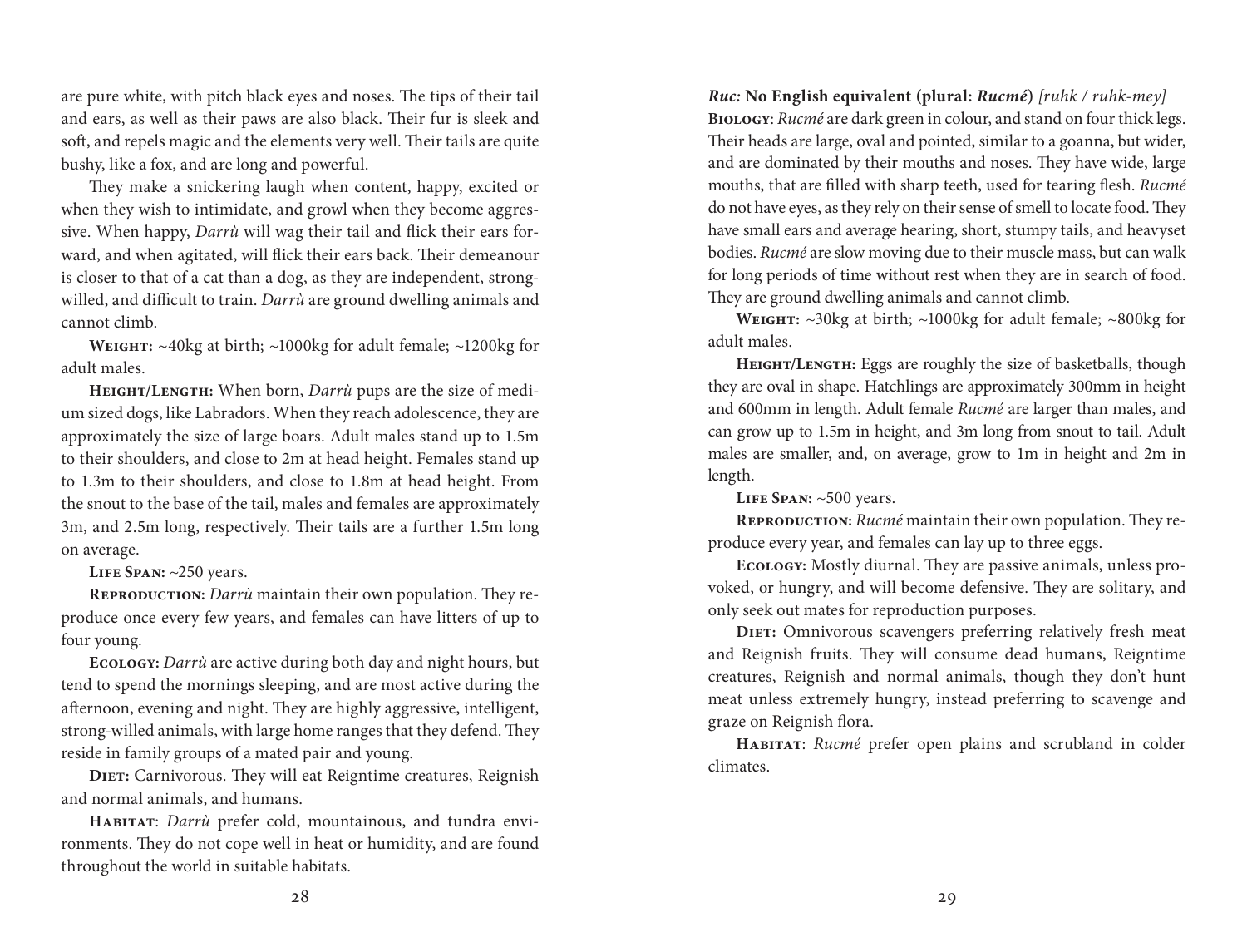*'I can't even explain what it looked like—this big, green thing. It must've been another Reignish animal. It sounded like a dog, sniffing away. Anyway, I looked at it, and it looked at me, but it didn't have eyes. It just had a mouth, and lots of teeth. Saliva dripped down its jaw, and it growled.'*

*Sach:* **No English equivalent (plural:** *Sachmé***)** *[sarsh / sarch-mey]* **Biology**: *Sachmé* are pixie-like in appearance. They have short, narrow torsos, long limbs, flat, broad heads, no body hair, and a pair of insect-like wings on their backs. They have sharp teeth and whip-like tails. They have five fingers and toes which end in long, sharp nails. *Sachmé* have small, pointed ears that sit close to their heads, and large human-like eyes. Their skin is similar to amphibians, and they dwell in moist areas. They range in colour from silver, to blue, and green.

**Weight:** 30—40g

**Height/Length:** Eggs are round and approximately 10mm in diameter. Hatchlings are usually 15mm in height. Adults range in size from 90—120mm in height.

**Life Span:** ~30 years.

**Reproduction:** *Sachmé* maintain their own population. They reproduce once every two years, and females can lay up to fifteen eggs.

**Ecology:** Mostly nocturnal. They are territorial and will attack anything that invades their home range. They are gregarious and form large social groups of up to fifty individuals.

**Diet:** Herbivorous. They eat fruit, nuts and nectar of Reignish flora.

**Habitat**: *Sachmé* reside in caves, and prefer warmer climates, but will live in most areas as long as there is moisture.

*'Other creatures grabbed me. That's why I'm scratched up. They were small, but had nails like needles, and they attacked when I stumbled near a cave.'*

# *Dahmor:* **No English equivalent (no plural)** *[dah-mor]*

**Biology**: *Dahmor* have large, round bodies that are coated in a black, shiny, tough exoskeleton. Weapons cannot penetrate this exterior. The underside of *Dahmor* is fleshy and dark grey, as are their tentacles. The mouth is located on the underside, and is circular, with rows of shark-like teeth.

*Dahmor* have six prehensile tentacles, all of which are thick, strong and flexible. They do not have suckers like octopi and squid, but these limbs act in the same manner, and are similar to the tails of monkeys in their usage, but are usually held close to their body. *Dahmor* walk on these tentacles, staying low to the ground. They can also travel by rolling on their round, hardened bodies, but they mostly use their tentacles to travel. They can reach great speeds by either means. They are ground dwelling animals and cannot climb.

**Weight:** 350—500kg.

**Height/Length:** Eggs are approximately the size of an emu or ostrich egg, and are circular. Hatchlings are roughly 150mm in diameter, with tentacles that can reach up to 500mm in length. Adult females and males grow to the same size and can reach up to 1.5m in diameter, with tentacles that can extend up to 5m.

**Life Span:** ~100 years.

**REPRODUCTION:** *Dahmor* maintain their own population. They reproduce once every year, and females lay a single egg.

**Ecology:** *Dahmor* are diurnal, but will spend some time active during the evening. They are aggressive, territorial, solitary animals, and only seek out mates for reproduction purposes.

**Diet:** Carnivorous. They eat humans and animals, not other Reigntime creatures or Reignish animals.

**Habitat**: *Dahmor* prefer caves and cooler climates. They are burrowing animals, and will often spend long periods of time underground.

*'Lexie scrambled to her feet, but the thing rolled out of the shadows—black, grey and cephalopod-like, but built for land. Another meaty tentacle knocked Lexie to the ground.'*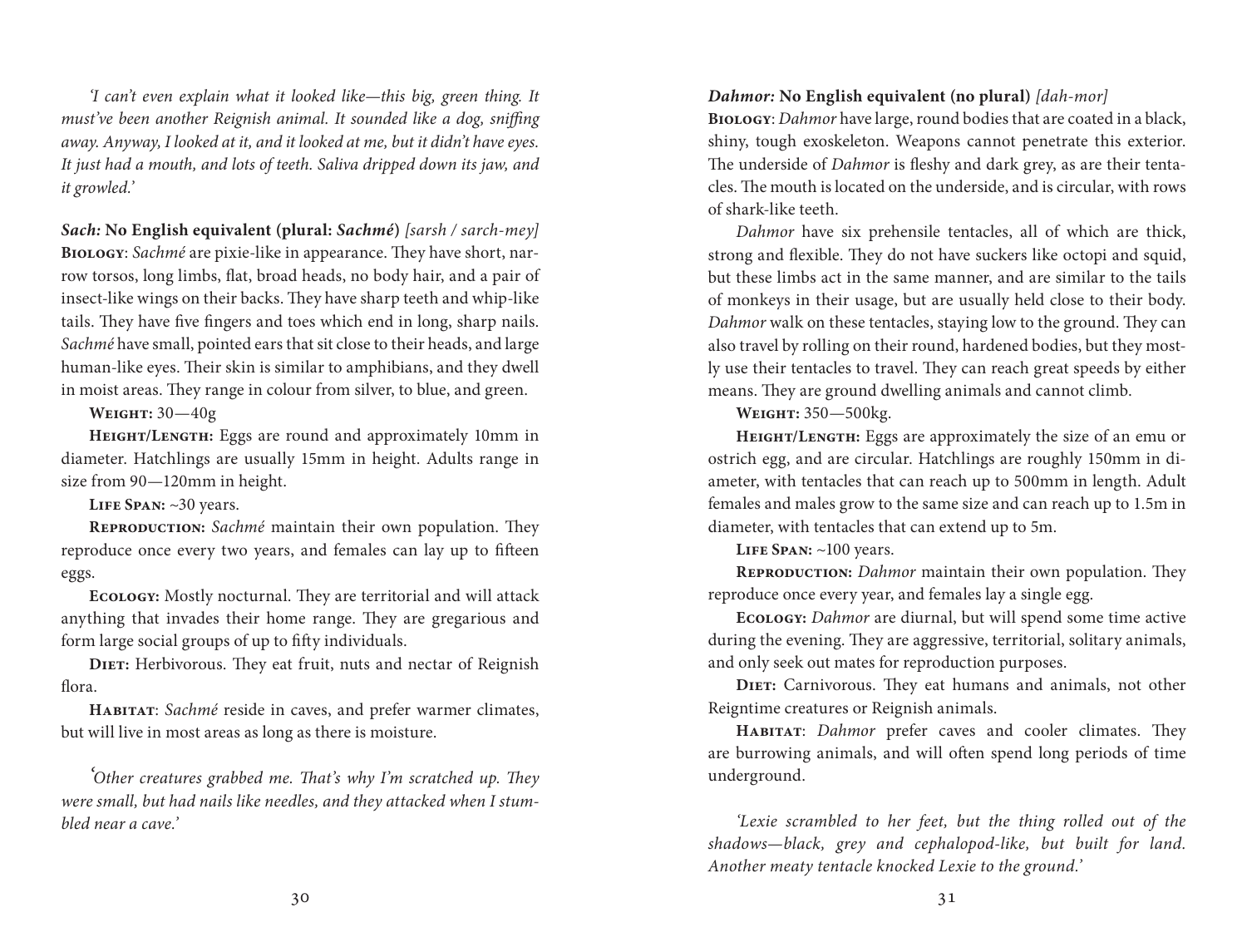# **MAGIC**

All Reigntime creatures were created by Creàtrix, or by creator beings, with inherent magic. Magic consists of four types:

- Enchantments
- Spells
- Charms
- Sorcery

Some creator beings and non-creator beings have unique or rare abilities of which they were created with, or were unintended but arose regardless:

- Individual abilities
- Rare abilities

Magic is inherent and eternal, and flows through every Reigntime creature. Magic is as much a part of them, as the heart, brain or blood is to a human. For creator beings, there was never a time when they had to learn an enchantment, spell or charm, for they were created with intrinsic knowledge of all magic.

Non-creator beings, however, must learn how to harness and employ their magic. Reigntime creatures are natural and organic, and as such do not often cohere with human-like systematics. However, the most logical way for Reigntime creatures to learn is by attending an educational facility. The Reignish approach to education is less structured and formal than the human equivalent, but is an essential element in Reignish culture. Without this education, non-creator beings would not be able to control their magic properly, nor would they have an understanding of the Code or be aware of the dangers of sorcery.

Parents and creator beings were once solely responsible for their offspring and creations' education. Due to time constraints and the nomadic life of creator beings, this soon led to a single Reigntime creature taking on the position of village Magister. From here, it was necessary to start a schooling system, as there were too many non-creator being children, and of varying ages, for the village Magisters to properly teach. So it was that the Reignish Schools of Magical Teaching came to be.

There is such a school in each Reigntime creature's homeland, where non-creator being children progress from learning the basics (the Code, the different elements and forces of nature that they have unities with, beginners healing, and controlling their power), to more advanced and specific teachings (spells, enchantments, charms, defence, theory of sorcery, advanced healing, natural equilibriums and many more subjects). Non-creator beings are first taught by the resident Magister in their village until they come of schooling age. They then attend their respective Reignish School of Magical Teaching and upon completion of their education can begin doing what they were created for: helping the creator beings, protecting the land, flora, fauna and their relevant kindred element or force of nature, as well as particular crafts within their villages.

Creator beings have stronger abilities than non-creator beings. For example, Myall is a Creölah, and is a creator being, and as such, has a broad and strong range of abilities. *Mirin-minourrs*, however, are non-creator beings, and have a lesser form of inherent magic. They can still perform many enchantments, spells and charms but without the same effect as a creator being.

Creàtrix is the most powerful, followed by Karmi, Myall, then all other head creator beings and, lastly, the remainder of creator beings across the world. All head creator beings and creator beings have similar levels of power, respectively, but some have certain strengths.

Karmi is the most knowledgeable of medicine and healing magic.

The only exception to this is Creàtrix; she is the most knowledgeable and practiced in all forms of magic.

Enchantments, spells and charms do not have to be spoken aloud, but will usually have more acute outcomes if cast verbally rather than mentally.

### **Enchantments**

Enchantments are good configurations of magic, and are most often used as veils or barriers for protection. They do not have physical ramifications. This means that they do not affect others in a physical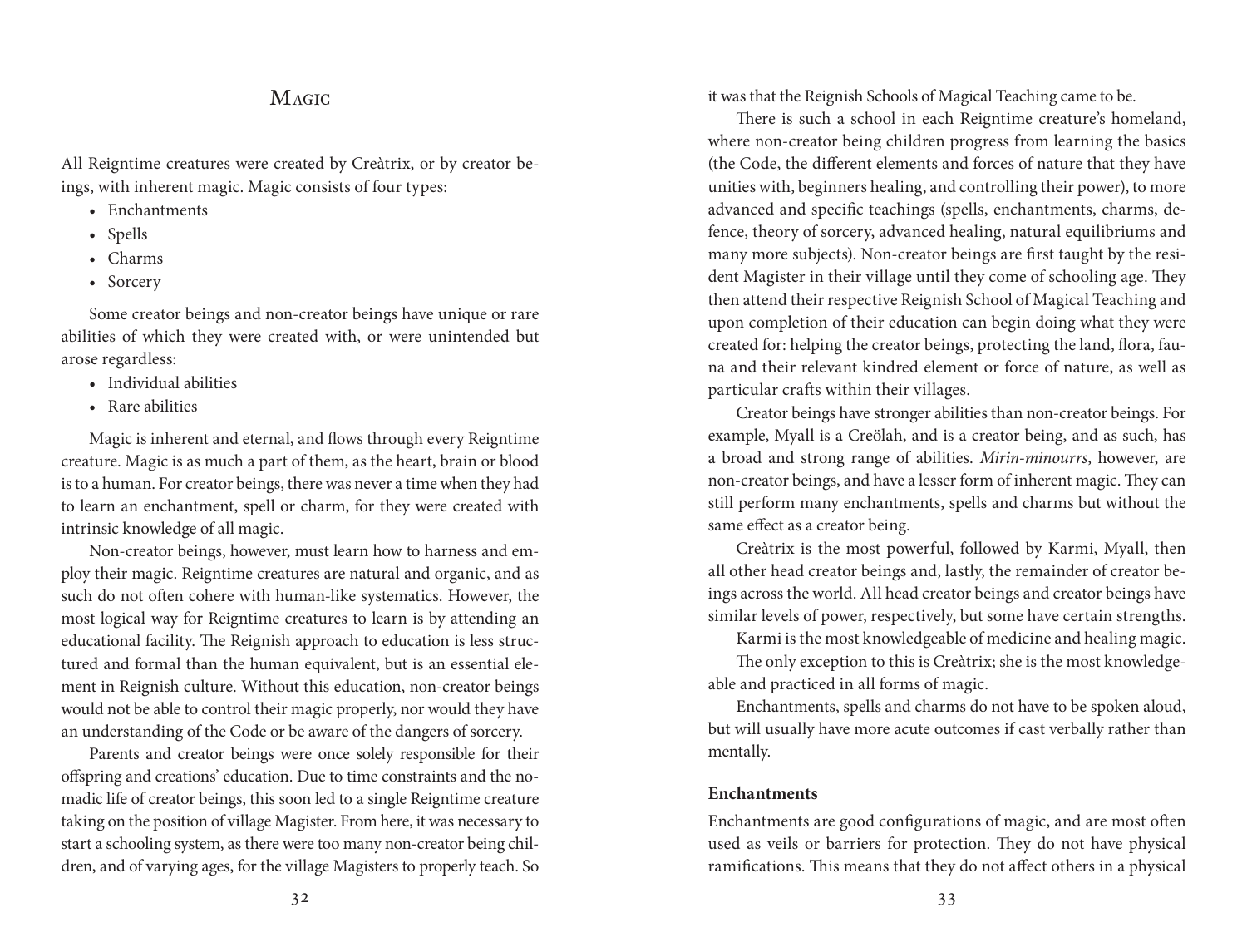manner; rather, they are used as illusions, veils or barriers in order to avoid detection.

An enchantment can either be used with specific or imprecise intent:

*Specific intent*: provides a veil or barrier for an individual. *Imprecise intent*: will veil or barrier an area of choice and all within it.

The outcome of enchantments is dependent on the strength of the Reigntime creature. All creator beings inherently know all enchantments, but non-creator beings do not and must learn them at school. Creator beings can cast enchantments to their full capacity, whereas non-creator beings cannot. This is due to the strength of inherent magic in each Reigntime creature.

Enchantments do not take as much energy to cast as spells or charms, but they are usually held in place for much longer amounts of time, and require endurance. Creator beings have more stamina than non-creator beings so will always be able to maintain an enchantment for a longer period of time. As well as this, creator beings have full control over enchantments and, when in good health, can maintain flawless enchantments indefinitely. Non-creator beings cannot maintain flawless enchantments, but can still use them well.

For example, if a non-creator being were to use the enchantment *Aréjon* in order to cast an invisibility veil with specific intent, they would appear indistinct to the human eye, but would still be detectable to a Reigntime creature. They would take on the resemblance of their surroundings, but, rather like the surface of water, they would have a faint silhouette that ripples ever so slightly, as they would be unable to hold the illusion to the same speed as their movements.

Non-creator beings have difficulty casting enchantments with imprecise intent, as they can only project a small distance past themselves. Both creator and non-creator beings have the ability to use enchantments on the move, and can cast and hold enchantments with specific and imprecise intent while moving from place to place. Non-creator beings cannot keep this up for long, a few days at most, whereas a creator being can use enchantments indefinitely.

The only way that a non-creator being can use an enchantment to the same ability as a creator being is through use of sorcery.

Below are some enchantments encountered throughout Lexie's time with Reigntime creatures:

#### *Aréjon*

Causes the caster to become invisible; all others will be blinded by an invisibility veil by the caster.

#### *Inyarr*

Causes the caster to render themselves unheard to all, no matter their proximity to others. No sounds can penetrate past the deafening veil.

#### *Malsoar*

Causes any and all scents of the caster to be indistinguishable; no scents are able to carry outside of the veil.

#### *Ourrâjat*

Causes an impenetrable, invisible, physical barrier to form around the caster.

#### *Mirn*

Used to enchant an object into a talisman of truth. The caster will imbue the object with magic that allows the object to warn the owner of another's intentions. Usually the enchantment will reveal if someone is friendly, or means you harm, but other warnings can be enchanted, such as if someone is lying or speaking the truth.

### **Deterring enchantments**

These have been put in place around the Keep, and all Reignish villages. They can be cast by any Reigntime creature, but in order to remain in place for an extended period of time, they are carved into surroundings. The Keep's deterring enchantments are located around the tree hollow. Reignish script can be imbued to hold magic. Non-creator beings must paint the Reignish symbols they carve with their blood. Creator beings have greater control of their magic, and imbue the symbols mentally.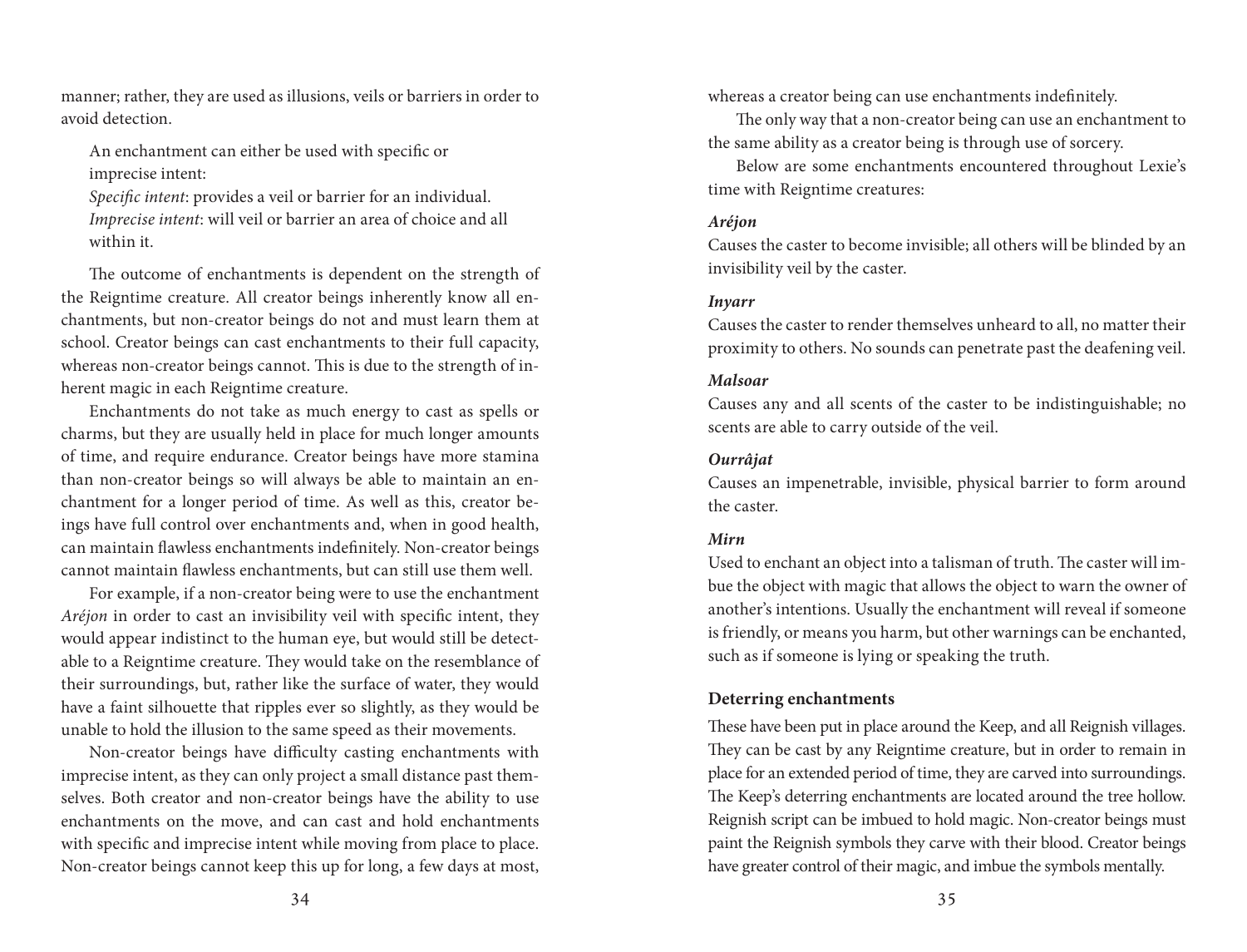## **Spells**

Spells are good configurations of magic and are used with the intent of producing a physical ramification. They differ from enchantments because to be classed as a spell, the object itself must be altered in some way. All creator beings inherently know all spells, but non-creator beings do not and must be taught. The ability to cast a spell to its full capacity is dependent on whether the Reigntime creature is a creator being or not.

Dissimilar to enchantments, the outcome of spells is dependent on the strength of the Reigntime creature, rather than their endurance. Creator beings can cast spells to their full capacity and have total control, whereas non-creator beings cannot, as their level of strength is much less than that of creator beings.

There are different levels of autonomy with different spells, depending on the Reigntime creatures' specific strengths. For example, Karmi, a Creöciën, is learned in the art of medicine and healing magic—that is his strength. Whenever a Reigntime creature has suffered an adversity, they will search out Karmi to heal them. The healing spell, *Belox Çòrah*, will have the fastest effect when used by Karmi. His ability with healing magic supersedes all others, rendering him the only Reigntime creature able to save the lives of those who are mortally ill or wounded.

The only way that a non-creator being can use a spell to the same ability as a Reigntime creature is through use of sorcery.

Below are some spells encountered throughout Lexie's time with Reigntime creatures:

#### *Anrâ*

Used to undo physical spell-work.

### *Belox Çòrah*

A healing spell used to speed up the process of recovery; quick wellbeing.

#### *Creö*

The most powerful spell a creator being can use. It allows them to create life—animals, flora, and non-creator beings. A creator being such as Myall, the Creölah, usually only uses their ability to create animals, and a Creöxòbi would usually only use this spell to create flora, but every creator being can dapple in other forms of creation. They will not be as good as the creator being intended for that creation, but the ability of creation is granted to them all. Myall can therefore create flora, and shapes the creation to an image in his mind, but he uses more magic and power to create flora than any Creöxòbi would.

#### *Enon*

A spell that works on many things. It means "close" and will have a physical ramification on anything that is able to open and close. For instance, magical doorways.

#### *Esfir*

Used to suffocate another.

#### *Nènoar*

Used to call a Reigntime creature, human or animal to the caster. Using this spell will not compel a Reigntime creature, human or animal to come to the caster, but will ask them, and provide a positive influence over their choices.

If employed with sorcery, it *forces* a Reigntime creature, human or animal to obey.

#### *Nixus*

Used to create pressure within a Reigntime creature, human or animal. The pressure is not an illusion, it is a physical change of pressure in the target's body, and can be centralised to one location i.e. the head, or can encompass the entire body. The intensity of the spell depends on the ability of the caster. An adept and well-trained caster will have complete control and be able to change the pressure and know the limitations of their target.

#### *Noneh*

A spell that works on many things. It means "open" and will have a physical ramification on anything that is able to open and close. For instance, magical doorways.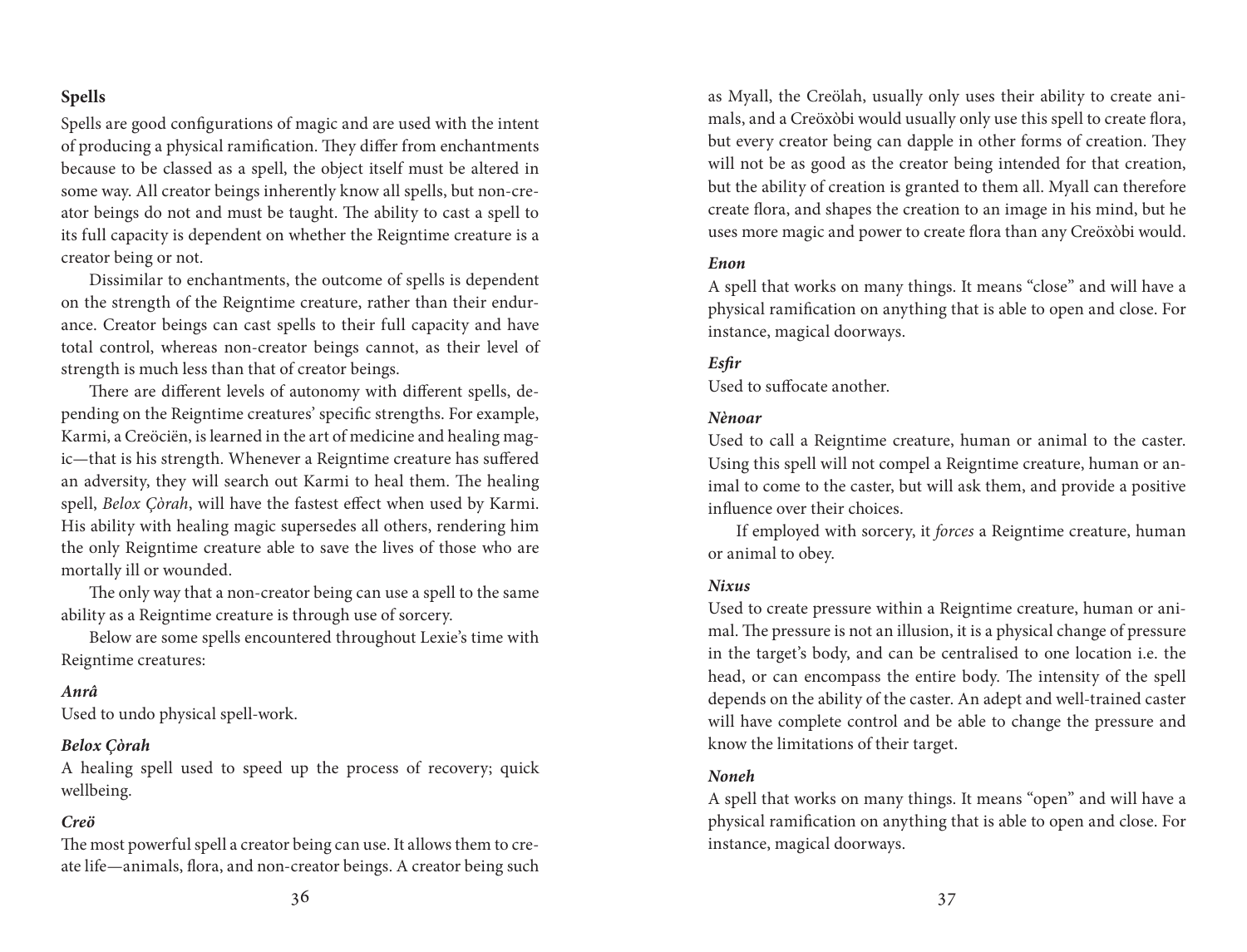### *Norresfir*

Used as a counter spell to *Esfir*; it will undo the suffocation, allowing a Reigntime creature, human or animal to breathe normally again.

### *Norrtrêù*

Used as a counter spell to *Trêù*; it will unfreeze the Reigntime creature, human or animal that has been frozen.

## *Noxlònlah*

Used to bring on somnolence: a deep sleep.

## *Trêù*

Used to make a Reigntime creature, human or animal freeze; they are unable to move for however long the spell is in place, or until they overcome the strength of the caster.

## **Charms**

Charms are good configurations of magic and are used to bend and shape the elements, persuade others, and to determine the location of a Reigntime creature, human, animal or object. All creator beings inherently know all charms, but non-creator beings do not and, again, must learn them at school. The ability to cast a charm to its full capacity is dependent on whether the Reigntime creature is a creator being or not.

Dissimilar to enchantments and spells, the outcome of a charm is dependent on the willpower of the Reigntime creature, rather than their endurance or strength.

Charms require high levels of concentration and self-discipline; therefore the caster must be adept in using their willpower.

In order to cast a charm to its full capacity, the caster must be able to block out distractions. Willpower is more attuned and forceful in creator beings than non-creator beings, and the reason why they can cast charms to a higher degree of accuracy, hold them in place for longer and have more substantial outcomes. Myall is particularly good at casting charms. Being the creator of Australia's animals, he has more influence over them in particular. This, coupled with him being a water kindred spirit, aids in his control of water elements, and finding the location of Reigntime creatures and animals.

The only way that a non-creator being can use a charm to the same ability as a Reigntime creature is through use of sorcery.

Below are some charms encountered throughout Lexie's time with Reigntime creatures:

## *Aremooró*

A mind reading charm used to go through the memories of Reigntime creatures, humans or animals. This ability is exclusive to Karmi and cannot be performed by any other Reigntime creature except for Creàtrix.

## *Flih*

Used to conjure a hot wind, mostly used for drying oneself or others.

## *Foart-femis*

An elemental charm used to control the wind. Dahni used this charm against Càtis in the fortress. Lexie remarked on the elf, *'He uttered a word, thrust out his hands, and Càtis was flung halfway across the fortress on a gale-force wind.'*

## *Lintarr*

An elemental charm used to create fire. The caster only has control over flames that they have created, not over wild fire or fire created by any other Reigntime creature.

### *Téjó Lanix*

A persuasion charm, allowing the caster to alter a Reigntime creature or human's perspective. It does not change the way the caster appears to others, instead, it persuades one to believe that their perception of the caster is exactly what they should expect, therefore, eliminating suspicion. It works best on humans, not very well on Reigntime creatures, and not at all on animals.

## **Sorcery**

Sorcery is a dark configuration of magic, and must be taught or selflearned in order to practise—it is not inherent like magic. Creator beings very rarely use sorcery, as they have no need—the endurance, strength and willpower of their magic supersedes that of sorcery, but this can be overcome by other means.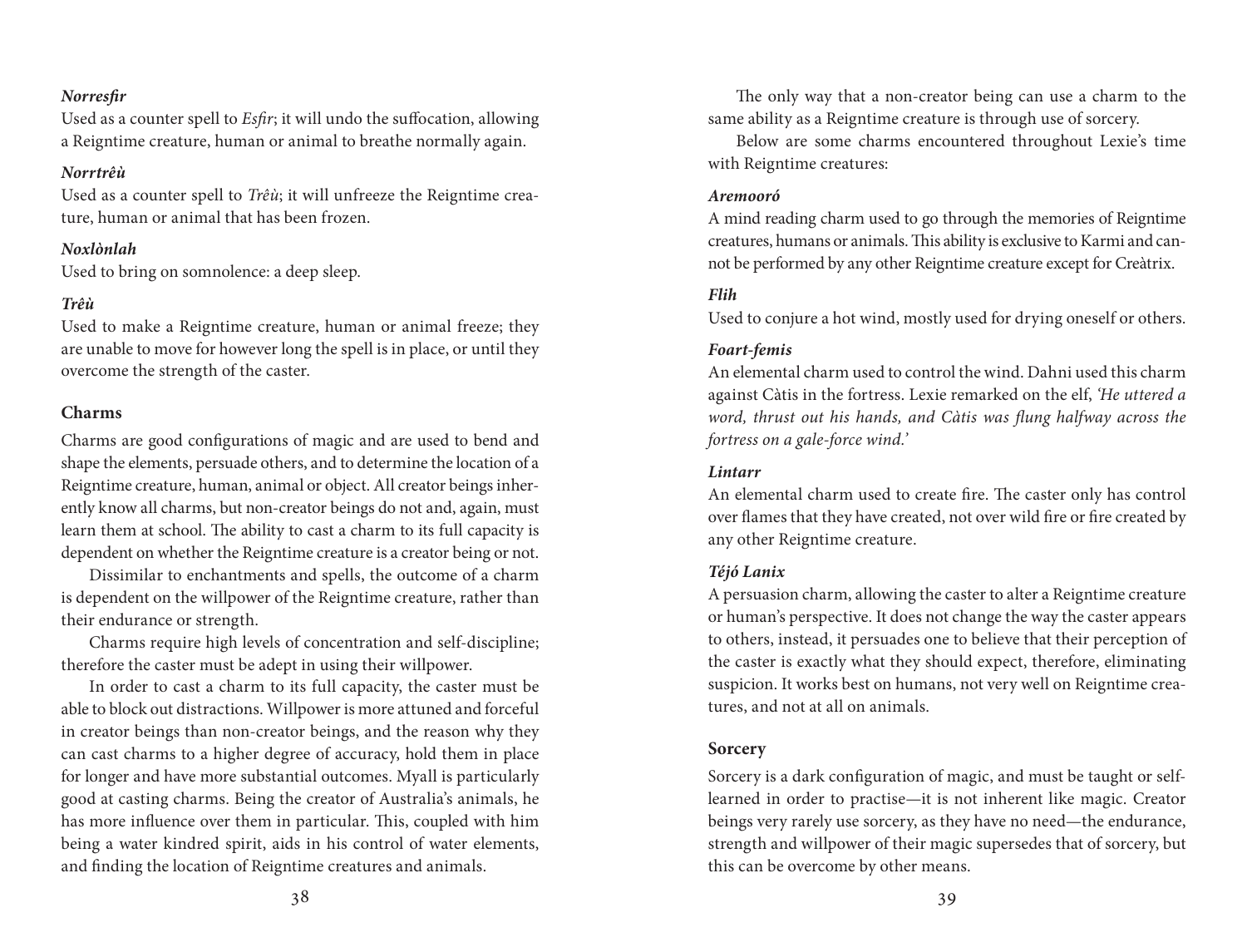For example, Çaiël's strength is such that she is almost a match for Myall, as she employs the use of sorcery and has acquired more power from killing other Reigntime creatures.

In addition to Çaiël's use of sorcery, she has killed other Reigntime creatures and absorbed their power, which give her greater strength, endurance and willpower. Çaiël abuses her knowledge of sorcery, and from her gained power from killing other Reigntime creatures has become very strong indeed.

There are certain curses associated with sorcery, though, sorcery is mostly not the configuration of different spells and enchantments, but the ability to cast the same ones by drawing on an external strength, rather than an internal, instinctive ability. Çaiël cast the same enchantments, spells and charms as any Reigntime creature would, but called upon a dark and destructive strength, of which corrupts the soul—a torment for any Reigntime creature and why they avoid sorcery at all costs.

To perform sorcery is to corrupt and tarnish one's soul, as the external strength gradually embeds itself deeper and deeper into the heart of the Reigntime creature who calls upon it.

Counter-intuitively, one does not become more powerful from this take-over, but has a greater understanding and grasp of the sorcery, so can call upon it with more urgency and cast enchantments, spells and charms with more accurate outcomes, but no more power itself.

A Reigntime creature who uses sorcery will not become more powerful each time they call upon the external strength, but they will become more acute in their casting. Sorcery, coupled with a power transfer from Reigntime creatures that one has killed, will result in a higher degree of power and control.

### *Càdo*

The killing spell can only be cast by use of sorcery, so is not often used. As well as this, the caster has to be adept at magical strength and willpower, or the spell will not succeed. A Reigntime creature could attempt to cast this spell, but it would have no effect unless the creature *wanted* to kill the target.

#### *Çorcorrin Our*

A spell invented by Çaiël. It is a ramification of the memory alteration charms, but is performed by use of sorcery. This is presently an individual ability, as it has not been cast by anyone else. As it stems from Mind Breaking, only *Sìrah* can use the spell.

### **Individual Abilities**

#### *Aremooró*

See under *Charms*.

#### *Çorcorrin Our*

See under *Sorcery*.

## *The Exploration Charm*

There is no casting word for this charm—it can only be cast mentally, and does not involve a command word. Myall is the only Reigntime creature who has the ability to cast this charm. It arose in him organically—Creàtrix did not create him with the intention of having the ability to cast this charm. It provides Myall with the ability to unearth a Reigntime creature, human or animal's most desperate wishes. Use of the charm unlocks deepest desires, strongest motives, and allows Myall to feel the emotion behind those feelings. He uses it as a survival strategy.

#### **Rare Abilities**

### *Darênah*

Used as a location charm; it allows the caster to identify the location of the Reigntime creature, human, animal or object that they are concentrating on. This is a rare ability. Myall uses this charm to locate the Stand in Evernight, and Rélin used the charm to locate Myall.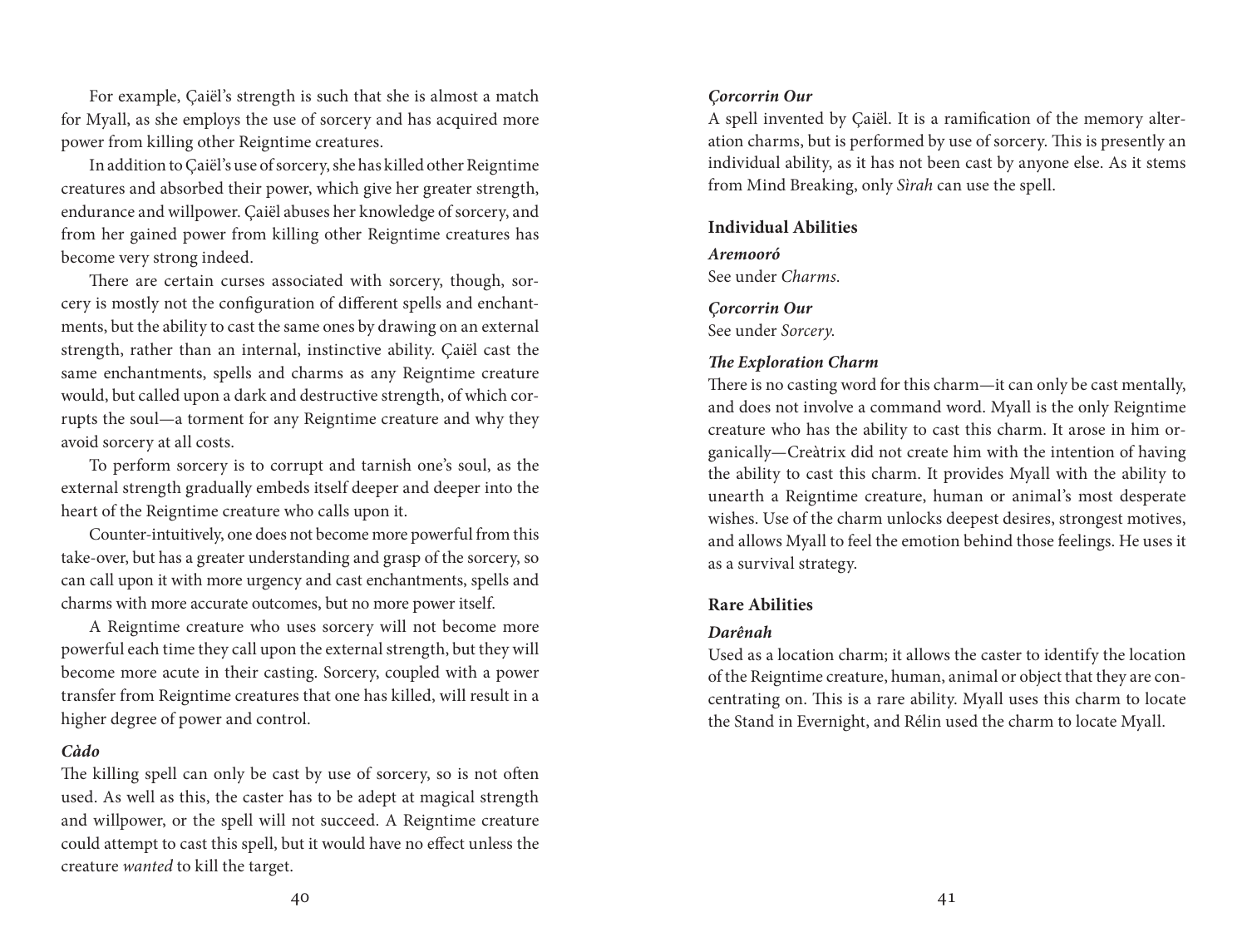# LANGUAGE

## **Magical Objects**

#### *Impaeth*

*Impaeth* are known as Imparters, and are special stones that can be imbued with one's emotions. The creature imparting their emotions into the *Impaeth* holds the stone as they think about what they wish to convey. Whatever they feel is imparted into the stone, along with whatever it is they are looking at during the imparting. No words can be imparted, only emotions and feelings.

An *Impaeth* can only be used once, and is a cryptic way of communicating, but is useful when creatures are far apart, and need to discuss private issues. Once the receiver has used the *Impaeth*, it is wiped blank. The stone can then be used by anyone else who wishes to impart their emotions for another.

*Impaeth* are not common, and are not able to be created by any except for a certain type of creator being (*Creöjentâs*). Any Reigntime creature can use an *Impaeth*, but the few that are in circulation are difficult to come by, and are highly sought after.

Reignish is the original language of the world. Every Reigntime creature speaks Reignish, as well as the human language/languages of the land where they reside, and many are able to speak multiple human languages. If using Reignish spelling and language as opposed to English, the words for Reigntime and Reignish are, respectively, *Rànavoarn* and *Rànin*.

In Reignish, separate words are often joined together to create a new word with a different meaning. Two separate systems are involved, one for the names of animals, and one for the names of Reigntime creatures and places.

*Çólarrius* consists of two separate words, *çól* and *arrius*. These words each have a distinct meaning when used individually, 'soul' and 'carrier', respectively. However, when they are used as one word, second word ownership is implied whereby the second word owns the first. So, *Çólarrius* is, in fact, 'carrier of the soul'. The same can be seen of many animal names e.g. *Avidoarnù* separately means 'egg' and 'sunrise/dawn' but together means 'sunrise/dawn of the egg'; *Avasendóù* separately means 'cave' and 'climber' but together means 'climber of caves'.

*Mirin-minourr* separately means 'water' and 'moon'. However, when used as one word, first word ownership is implied whereby the first word owns the second. So, *Mirin-minourr* is, in fact, 'water of the moon'. All affiliations (*çólmirin*, *çóljentâs*, *çólòbi*) follow the same ownership rule—soul of the water, soul of the earth, soul of the flora. *Alitorâ Içorflerrac*, as a place name, denotes first word ownership. The two separate words, 'land' and 'rainbow', come together to mean Land of the Rainbow. *Alitorâ Avasendóù*, another place name, means 'Land of the Climber of Caves', as *Avasendóù* is an animal name, so retains its second word ownership rule. *Yarrin Mirinrour* is 'Sound of the Waterfall'.

The indefinite articles (*a* and *an* in English) have two representations in Reignish: natural and unnatural. Any subject that requires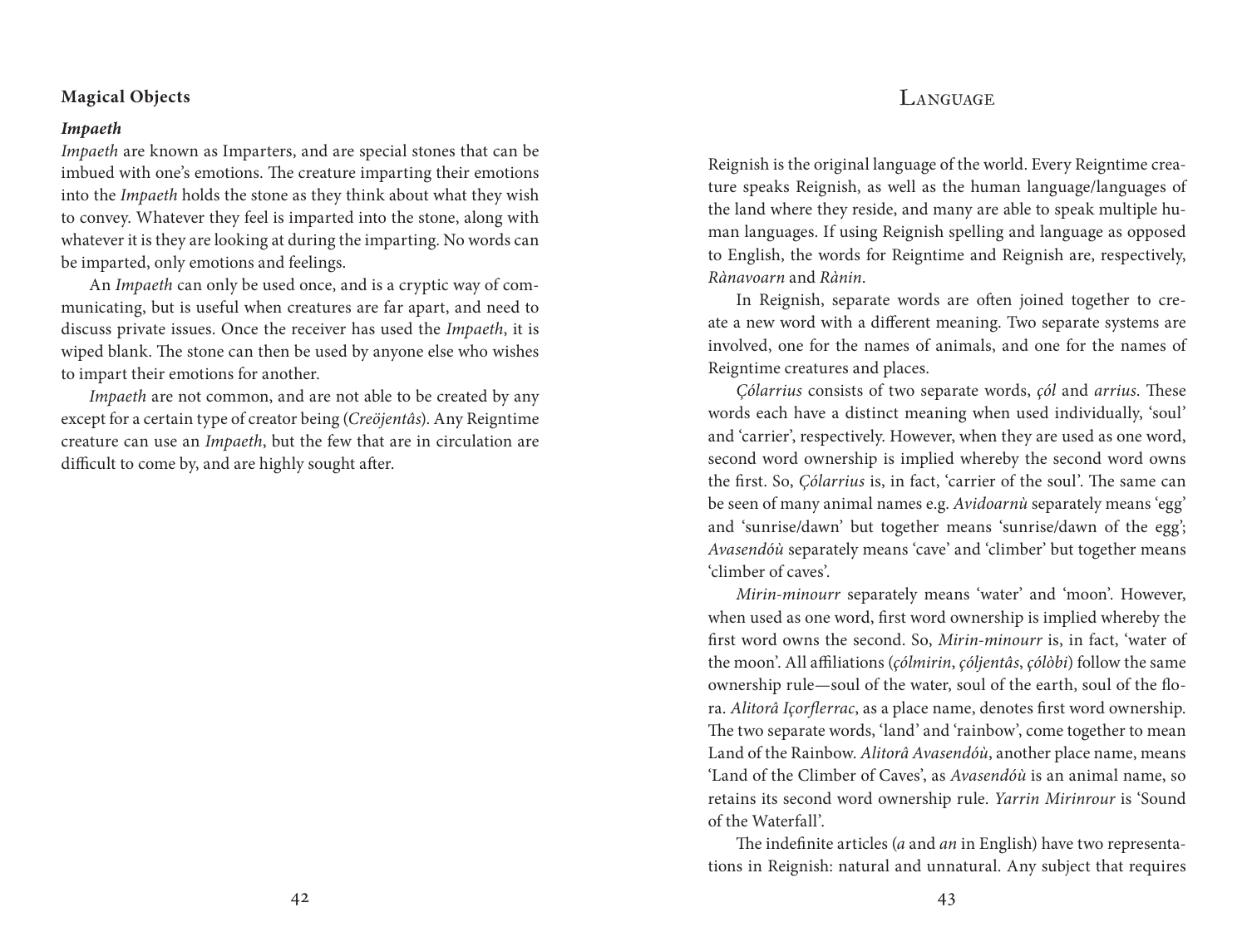an indefinite article e.g. a dog, a chair, a pen, a shirt etc. must first be classed as natural or unnatural. All flora and fauna, every Reigntime creature, human, element or part of earth or space is considered natural. Natural subjects are preceded by the article *oor*. Anything man, or Reigntime creature made, is considered unnatural and is preceded by the article *ir*.

E.g. A table; *ir* table. A dog; *oor* dog. A shirt; *ir* shirt. A rock; *oor* rock. A piece of paper; *ir* piece of paper. An elephant; *oor* elephant. An earring; *ir* earring.

# **Consonants**

| Letter      | <b>IPA</b>   | Pronunciation                                                                                                                                                                                                                                          |
|-------------|--------------|--------------------------------------------------------------------------------------------------------------------------------------------------------------------------------------------------------------------------------------------------------|
| <b>Bb</b>   | $\mathbf b$  | Plosive bilabial beh sound as in the English bike or<br>berry                                                                                                                                                                                          |
| Çç          | ç            | Fricative palatal soft ess sound as in the English<br>circle                                                                                                                                                                                           |
| Cc          | k            | Plosive palatal hard $ck/k$ sound as in the English<br>crust or curtain. When c begins a proper noun e.g.<br>'Creàtrix' and 'Càtis', then it is always hard                                                                                            |
| Dd          | $\rm d$      | Voiced plosive alveolar <i>deh</i> sound as in the English<br>dentist or dirt                                                                                                                                                                          |
| Ff          | f            | Fricative labiodental ph/ff sound. Always off, never<br>the $\nu$ sound in of                                                                                                                                                                          |
| Hh          | $\mathbf{h}$ | Voiced fricative glottal heh sound as in the English<br>hate, heap or height                                                                                                                                                                           |
| Jj          | 3            | Fricative sound, always soft and gliding, as in the<br>French je or bonjour; or like the g sound in the<br>English sabotage; can be expressed as zh as you vi-<br>brate your vocal cords when pronouncing it. Never<br>the hard j sound of jam or jump |
| Kk          | k            | Plosive velar hard $ck/k$ sound as in the English $kite$<br>or kitten; very rare and only ever used in proper<br>nouns                                                                                                                                 |
| $_{\rm L1}$ | 1            | Lateral approximant alveolar <i>leh</i> sound as in the<br>English letter or loud                                                                                                                                                                      |
| Mm          | m            | Nasal bilabial mm sound as in the English might<br>or mess                                                                                                                                                                                             |
| Nn          | n            | Nasal alveolar nn sound as in the English night,<br>natural or sound                                                                                                                                                                                   |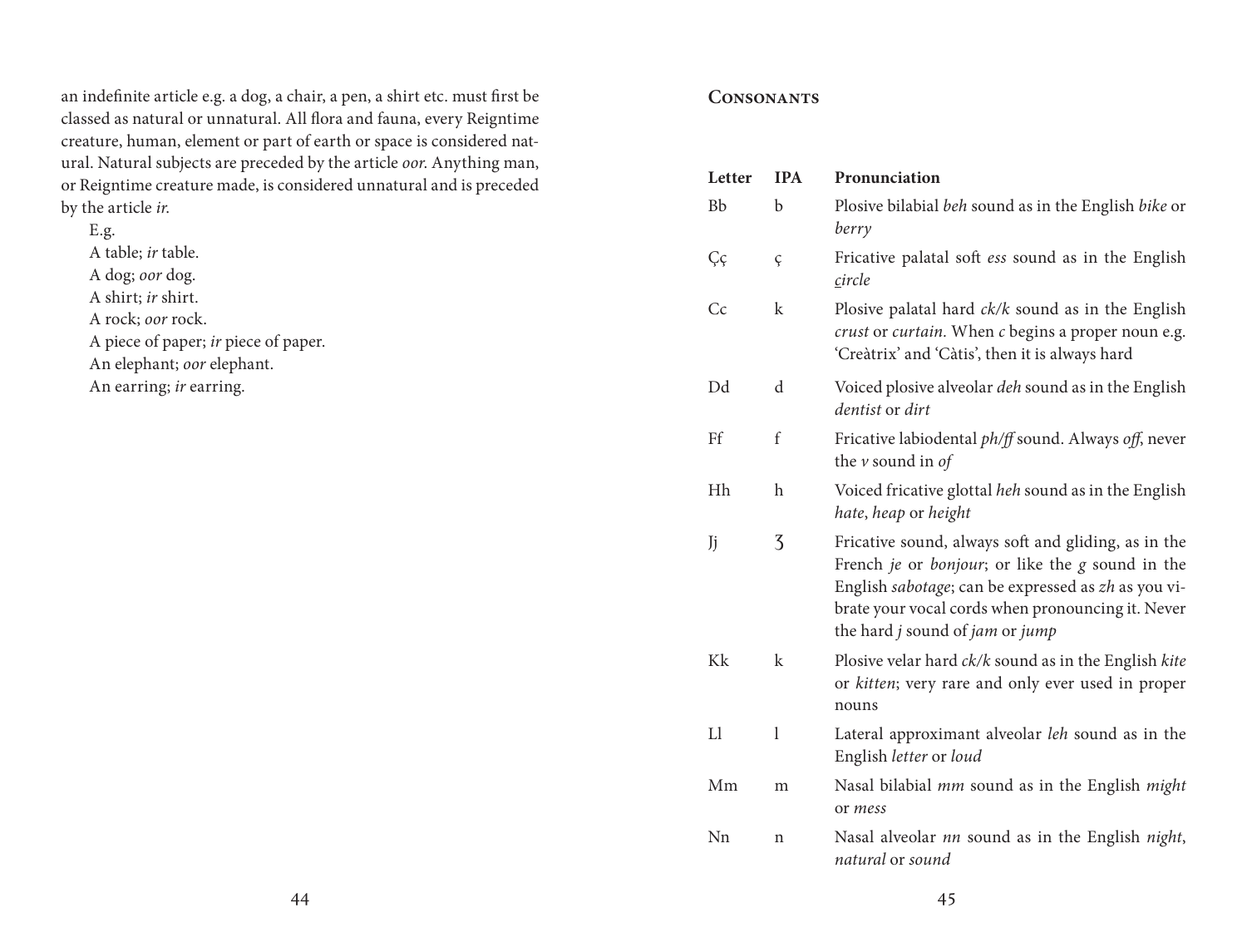- Pp p Voiceless bilabial stop *peh* sound as in the English *pile* or *private*; very rare
- Rr ʁ Voiced uvular fricative, as in the French pronunci ation of *rester*. Always used when *r* begins a word
- Rr r Uvular trill when not used as an *a*, *e*, *i*, *o* or *u* diph thong. Cannot ever begin a word. As in the French pronunciation of *Paris*. Not common due to diph thongs being used in its place
- Ss z/s Both voiced and unvoiced alveolar fricative. Always a voiced alveolar fricative *z* sound as in the English *cheese* or *please* when used as an ending letter. Always an unvoiced alveolar fricative, soft *ess* sound when used as a starting letter or within a word. See rules for more detail
- Vv v Fricative labiodental *vv* sound as in the English *very* or *evil*
- Ww w Voiced labial-velar approximant *weh* sound as in the English *water* or *wonder*
- Xx s Unvoiced alveolar fricative soft *ss* sound as in the English *missing*; never a *z*, *ks* or *ex* sound

## **Vowels**

| Letter         | <b>IPA</b>     | Pronunciation                                                                                              |
|----------------|----------------|------------------------------------------------------------------------------------------------------------|
| Aa             | a              | Pronounced as <i>a</i> in the French <i>sa</i> or the English<br>pass                                      |
| Ãã             | ã              | French nasal <i>a</i> as in sans                                                                           |
| Àà             | eI             | Lengthened a sound as in Abraham or able, or<br>the Scottish sound as in bay, hay or fate                  |
| Ââ             | α              | Short <i>a</i> sound as in the French <i>pâte</i> , or the<br>English cat or sat                           |
| Ee             | Э              | eh sound as in the French le or ce, or the English<br>letter                                               |
| Êê             | $\epsilon$ :   | ey sound as in the French fête                                                                             |
| Éé             | $\tilde{O}$    | ay sound as in the French blasé, or English say                                                            |
| Èè             | e              | Lengthened e sound; represents ee as in the<br>English sweet, meet or sweep                                |
| Ëë             | $\Theta$       | Separate sound to preceding letter as in noël                                                              |
| <b>Ii</b>      | i              | <i>ii</i> sound as in the French si, or the English igloo,<br><i>internet</i> or <i>print</i>              |
| Ìì             | i:             | Lengthened eye sound as in the English ice or<br>light                                                     |
| Ϊï             | i              | Separate sound to preceding letter as in naïve                                                             |
| O <sub>o</sub> | $\mathbf{O}$   | Short <i>oh</i> sound as in the French <i>sot</i> , or the English<br>sorrow                               |
| Óó             | C              | Lengthened owe sound as in the difference be-<br>tween rossa and rósa, or the English rose, own or<br>oval |
| Òò             | u              | Lengthened oo sound as in the English moose,<br>goose or loose                                             |
| Öö             | $\overline{O}$ | Separate sound to preceding letter as in liön (lih-<br>on) instead of lion (lie-on)                        |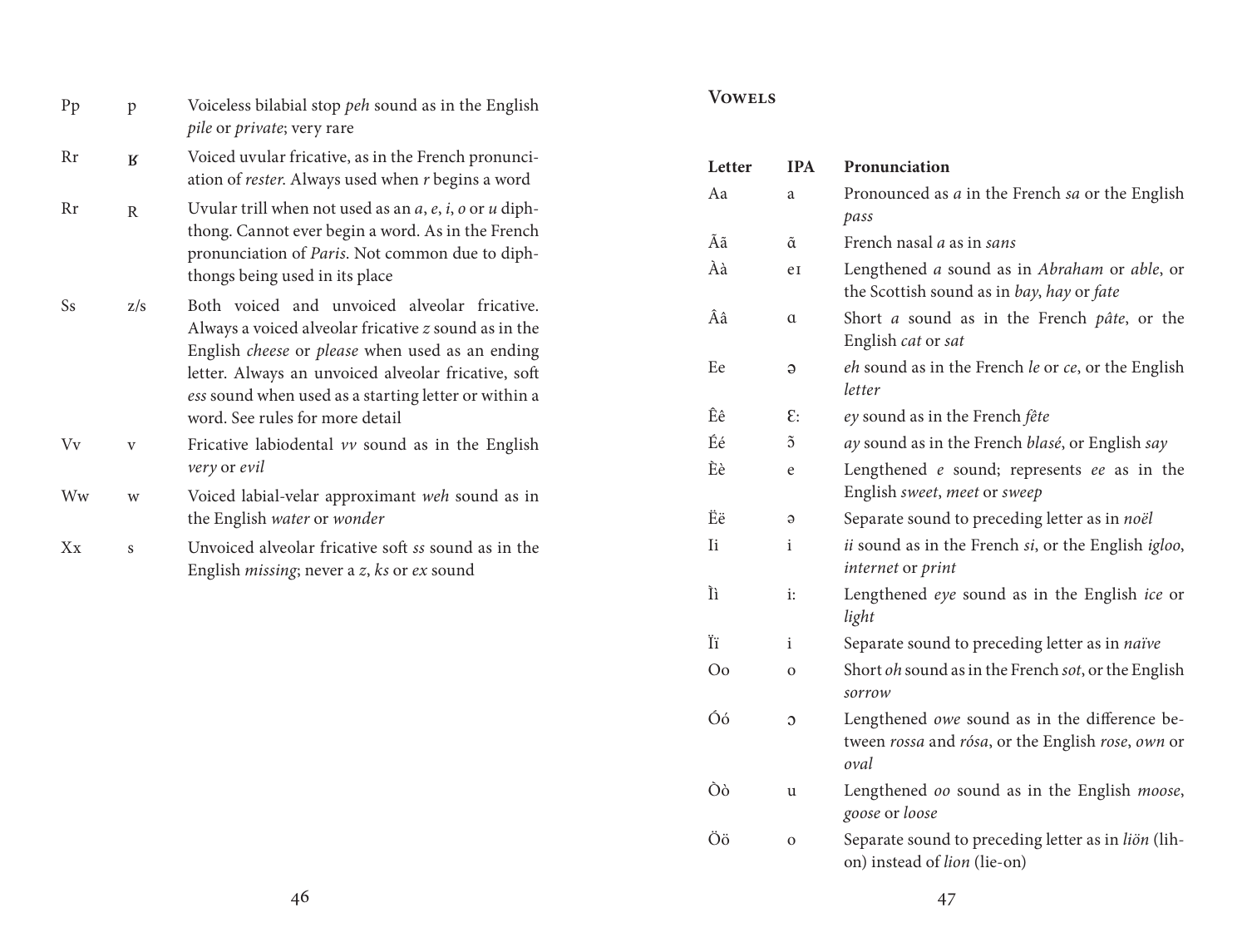| O <sub>0</sub>                 | $\mathbf{O}$               | French nasal $o$ as in <i>sons</i> . Only occurs when $o$ is<br>followed by $n$ | ih | ih          | Distinction from the vowel <i>i</i> sounds. Pronounced<br>like the English dip or fish. A soft, gentle sound |
|--------------------------------|----------------------------|---------------------------------------------------------------------------------|----|-------------|--------------------------------------------------------------------------------------------------------------|
| Uu                             | $\Lambda$                  | As in uh like the English butter or under                                       | oh | oh          | Distinction from the vowel o sounds. Pronounced                                                              |
| Ùù                             | V                          | As in the English you or eau in beautiful                                       |    |             | like the Scottish loch or the English loss. A soft,                                                          |
| Yy                             | $\mathbf v$                | Close front rounded gliding sound as in the                                     |    |             | gentle sound                                                                                                 |
|                                |                            | English yes, yam or yellow                                                      | ch |             | Always used to represent the sound sh as in the<br>English sheep or ship                                     |
| <b>DIGRAPHS AND DIPHTHONGS</b> |                            |                                                                                 | th | $\theta$    | Always used to represent the sound th as in the                                                              |
| Letter                         | <b>IPA</b>                 | Pronunciation                                                                   |    |             | English there or empathy. Very rare                                                                          |
| irr                            | Ir                         | Scottish burr sound as in <i>mirror</i> , <i>thirst</i> or <i>fir</i>           | 11 |             | Preceding vowel is short                                                                                     |
| eer/ere                        | <b>I</b> $\Theta$ <b>r</b> | Scottish burr sound as in beer or mere                                          | mm | m           | Preceding vowel is short                                                                                     |
| err                            | $\epsilon$ r               | Scottish burr sound as in berry or merry                                        | nn | $\mathbf n$ | Preceding vowel is short                                                                                     |
| arr                            | ær                         | Scottish burr sound as in barrow, arrow or                                      |    |             |                                                                                                              |
|                                |                            | marrow                                                                          |    |             |                                                                                                              |
| or/orr                         | pr                         | Scottish burr sound as in forage, moral or storage                              |    |             |                                                                                                              |
| oar                            | or                         | Scottish burr sound as in born or for                                           |    |             |                                                                                                              |
| ourr/oor                       | vər                        | Scottish burr sound as in boor or moor                                          |    |             |                                                                                                              |
| ir                             | 3r                         | Scottish burr sound as in bird or herd                                          |    |             |                                                                                                              |

48 49

ow/ou ɑʊ Scottish sound as in *how* or *pout*

whi **qi** As in the French *oui* 

eu Øø As in the French *eu* in *ceux*

tle sound

tle sound

the English *sigh*

if followed by *r*

ai aɪ Scottish sound as in *aye*, *ride* or *write*; similar to

ae æ Pronounced like *aye* if followed by *th*; or like *air*

ah ɑh Distinction from vowel *a* sounds. Pronounced

eh ǝh Distinction from vowel *e* sounds. Pronounced

like the French *la* or the name *Sarah*. A soft, gen-

like the French *le* or the English '*less*'. A soft, gen-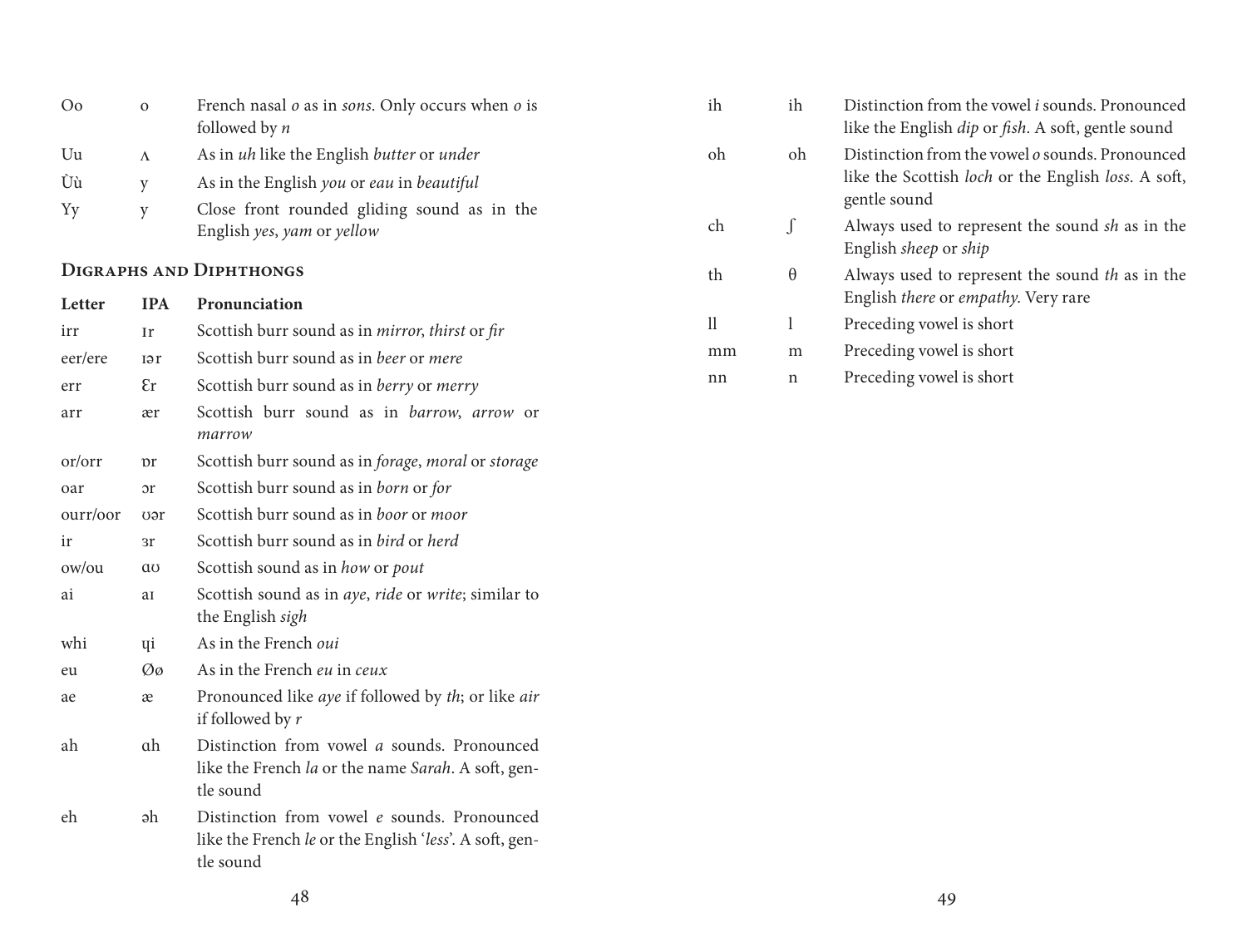## **Stress**

Reignish is a musical, romance language, denoted by indistinct stress on a majority of words. The only words that are stressed are proper nouns and any words that require emphatic stress. The following two sentences do not contain any form of stress, as there are no proper nouns. They are to be read in a single, flowing voice.

*Corraj cò ano doorne en imourr whirâ irrâ.*  Go to the person and stay with her. *Tarr ai norrx rixtorr cò nètùras jéx*. I am not ready to return yet.

When saying proper nouns, stress is dependent on the number of syllables in the word. If there are two syllables, the first is always stressed. If there are three, the middle is always stressed. If there are four, the second and third are stressed. There are some exceptions noted below. The stressed sections of the following proper nouns are underlined.

| Two Syllables: Three Syllables: |                     |                                    |
|---------------------------------|---------------------|------------------------------------|
| Creàtrix                        | Cre <u>ötirrj</u> a | Rànavoarn                          |
| Creölah                         | Cólarrius           | Chêlimâtor                         |
| Creöciën                        | Jen <u>orça</u> ré  | <u>Ourr</u> âjat                   |
| <i>Cólmirin</i>                 |                     |                                    |
| Cól <u>ò</u> bi                 |                     |                                    |
| Cóljentâs                       |                     |                                    |
| Darênah                         |                     |                                    |
| Noxlòndah                       |                     |                                    |
| Nètùras                         |                     |                                    |
|                                 |                     | <b>Four Syllables: Exceptions:</b> |

## **Rules**

If *o* is followed by *n* the *o* is always nasal. E.g. French: *sons* (sohn); opposed to English: *sons* (male child).

Whenever an *e* is placed before another vowel, it is always lengthened to è. E.g. Instead of spelling the word Creàtrix as Crèàtrix, the è is implied as it precedes the vowel *a*, therefore it is automatically pronounced as the lengthened *ee* sound of è.

Final *e* is never mute. E.g. *Doorne* is pronounced as 'door-neh', not 'dorn'.

Every *c* that begins a word is pronounced as a hard *ck/k* sound.

*C* within a word is always pronounced as the soft sound (as in the beginning of the word *circle*) whenever it precedes the letter *i*. Therefore, the word Creöciën is pronounced: kree-owe-si-en.

Every *c* that begins a word—but is to be pronounced as the soft *c*  as in circle—is represented by the letter ç. Therefore, the numbers one to nine (*ça, çin, çirah, çoar, çât, çeux, çent, çìò, çirrj*) are all pronounced with a soft *c* sound (sa, sin, sirah, soar, sât, seux, sent, sìò, sirrj).

The pronunciation of the diphthong *ae* is dependent on the letters that follow it. If it is followed by *th*, then it is pronounced like *aye*; if followed by *r*, then it is pronounced like *air*. E.g. aether/aethering is pronounced aye-ther; whereas *Aeror* is pronounced air-ror.

Any *s* that begins, or is within a word, is pronounced as the soft *ss/x/ç* sound. E.g. *sië*, the Reignish word for 'you', is pronounced 'siheh'. The *s* in *malsoar* is within the word, so is pronounced as the soft *ess* sound. Yet, when *s* ends a word, it is pronounced as a *z* sound. Also, when *s* has ended a word, but the word is lengthened with a suffix (i.e. miss, missed, missing), the *z* sound is retained. E.g. the word *nètùras* (return) is pronounced 'nee-tyou-rarz', so the word *nètùraset* (returning) also retains the *z* sound and is pronounced 'nee-tyou-rar-zet'.

If two words are to be joined, and the final letter of the first word and first letter of the joining word are both *o*, then an *x* is placed in between the two *o*'s. E.g. *Creö* + *òbi* (creator of flora) becomes Creöxòbi (Kree-owe-soo-bih).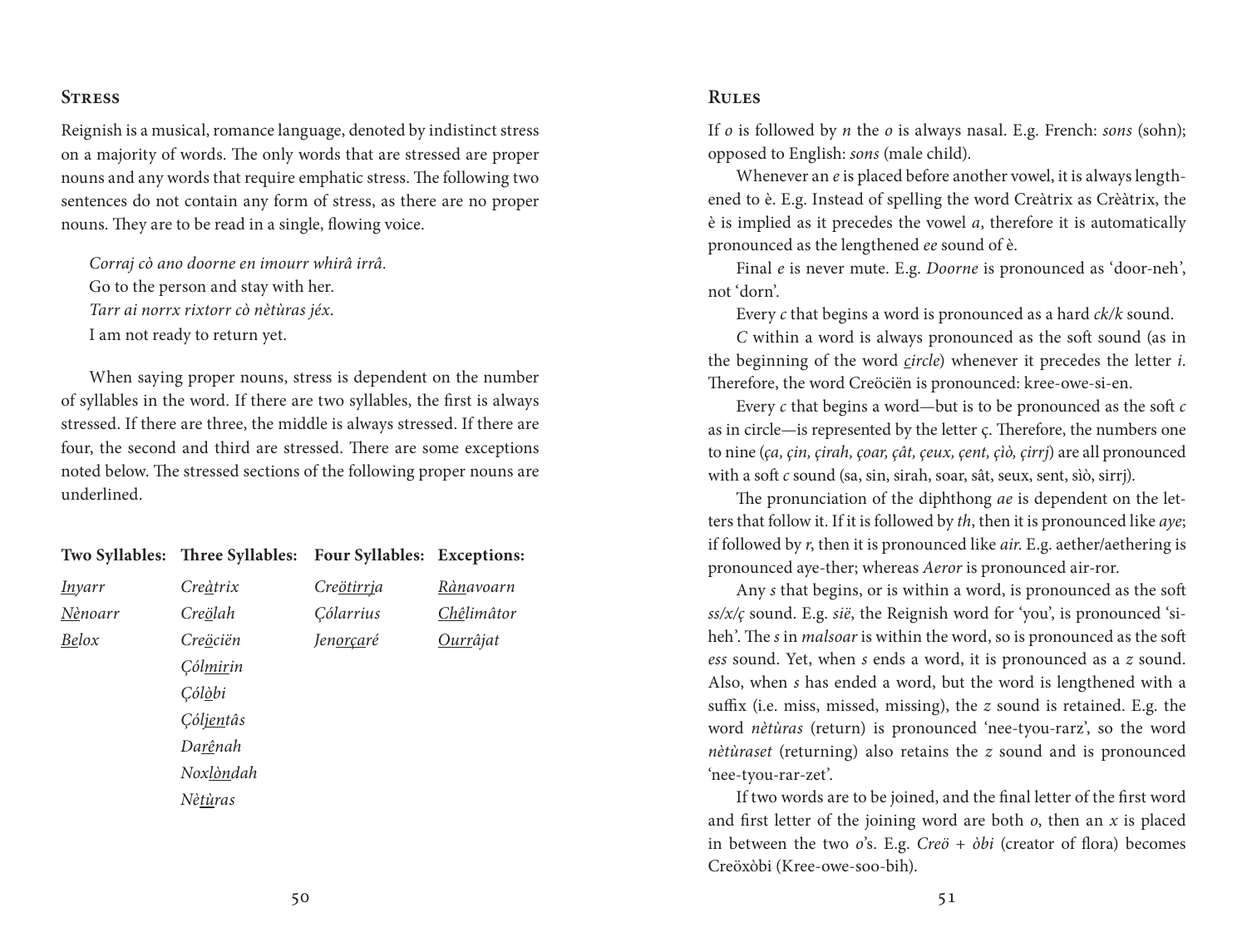If two words are to be joined, and the last and first letters are the same, the first letter of the second (joining) word is omitted so that there is no double. It is the same if the first word ends in a double letter and the second word starts with the same letter, except that in these circumstances there will be a resultant double, instead of triplet, letter. E.g. The word for sunrise/dawn is a joining of the words 'sun' and 'rise', respectively, *doarn* and *nù*. They come together to form the word *doarnù*, where one *n* is omitted, resulting in a single instead of a double *n*. The word for rainbow is a joining of three words, 'many', 'colour' and 'arch'. *Içor*, *flerr* and *rac* come together to form the word *içorflerrac* with a double *r* instead of a triplet.

## **Songs**

### **Winter's Breath**

*Oh, sweet breath of the mountains: The cold winds are rising, Drifting ever closer—hear them Calling, howling, sighing? Crisp and fleeting tendrils of air Play their songs through the trees. The sounds of rustling foliage Hums softly in the breeze.*

*Oh sing, oh sing Sweet breath of the mountains, Sing to us, sing to us, Your power will not be forgotten* 

*Yellow glowing ribbons of light That carry little heat Stretch out from the sun, though in sight, Her warmth cannot reach. Oh, the dancing wind rustles by And it whispers the name* 

*Of the fragile season that is nigh, "Winter" is here, and here she shall stay.* 

*Oh sing, oh sing Sweet breath of the mountains, Sing to us, sing to us, Your power will not be forgotten Oh sing, oh sing, Soul of winter season, Sing to us, sing to us, Though not without reason. Oh sing, oh sing, Tell of all that you bring, Sing to us, sing to us, Until we are reunited with Spring.*

### **Warriors of the Sea**

*"Come to me, come to me", Sing the warriors of the sea. "Come to us, come to us", They will try to gain your trust.* 

*"Forget your home, forget your family, Dear human, there is only me. Fair young one, fair Reignish child, When will you learn, you cannot hide?* 

*We, the water dwellers, the* Mirin-minourrs*, Shall let your bones wash onto the shores, For once we have devoured your flesh, No-one shall find you, there will be nothing left."*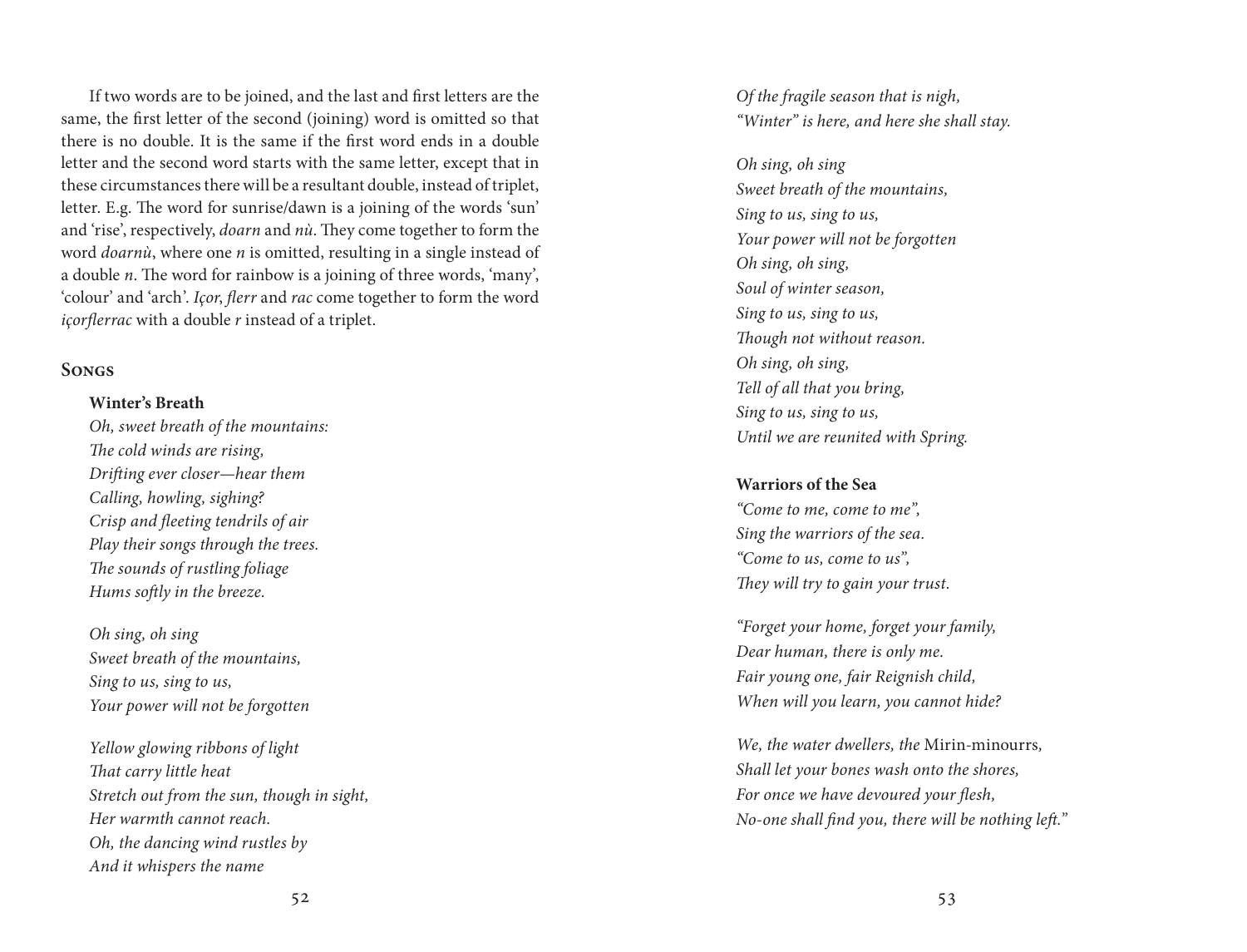### **Divide**

*Together forever, forces entwined, Half and half, yet neither alike. One half must perish, and one will survive, But only the half that magic makes thrive.*

*Which will come through? Which side shall choose To live on and save us all?*

*Oh, the half that is needed For evil to be defeated, Will soon wither and pass, With the body it once was, For the other half is stronger And shall not be quelled longer, As it cannot be sustained, In a non-magical cage.*

*Which will come through? Which side shall choose To live on and save us all?*

*Side by side, half and half, Evil and good, which will last? Only the weaker half can fight For all earthen life alike, But if the stronger side wins out, Darkness will reign—for none can doubt That good is a mirror of its foe, For evil is half and half also.*

*Which will come through? Which side shall choose To live on and save us all?*

*One half may live, and evil will reign, Or one half may perish, and evil the same. The life of the half—and whole—that must die, Is the only way evil will meet her demise.*

*Which will come through? Which side shall choose To live on and save us all? To live on and save us all?*

## **Names**

As with English names, Reignish names carry particular meanings. For public names, in most cases, the words do not directly translate to the corresponding meaning. For example, the name Alexis means 'protector/defender of mankind' in English, but the name itself does not *directly* translate to 'defender of mankind'. As a Reignish example, Aiwah means 'ignite', but it does not translate directly—the name only denotes the meaning. Ignite is a different Reignish word altogether.

However, there are some instances where public names are di rect translations. Myall's public name, Finù, directly translates to 'Swimmer'. Maeren is another example of direct translation. As you might call a pet, 'Misty', the name Maeren is the Reignish equivalent of that word.

True names, however, usually translate directly to their corre sponding meaning in Reignish. For example, Masriël's true name is Ainoarça, which translates directly to 'Little One'.

Direct translations have been noted by use of 'translates to', and names that only carry particular meanings have been shown by use of 'means'.